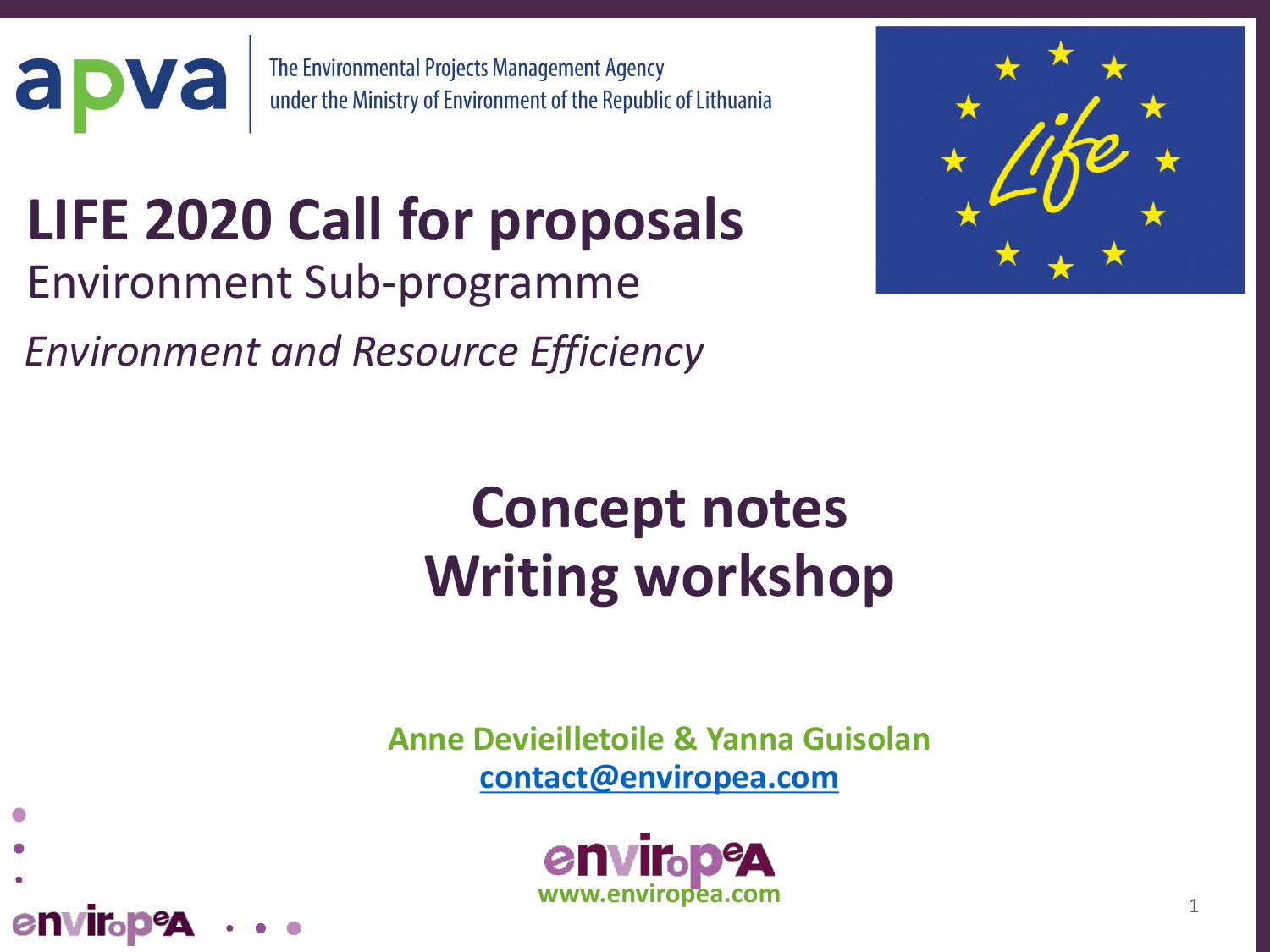# Workshop Program

**Reminder of the LIFE programme main features**

**The concept note: general principles and evaluation criteria**

**The forms : obstacles and tips**

**Budget: cost categories and eligibility criteria**

**Tips for a successful proposal**

**Q&A**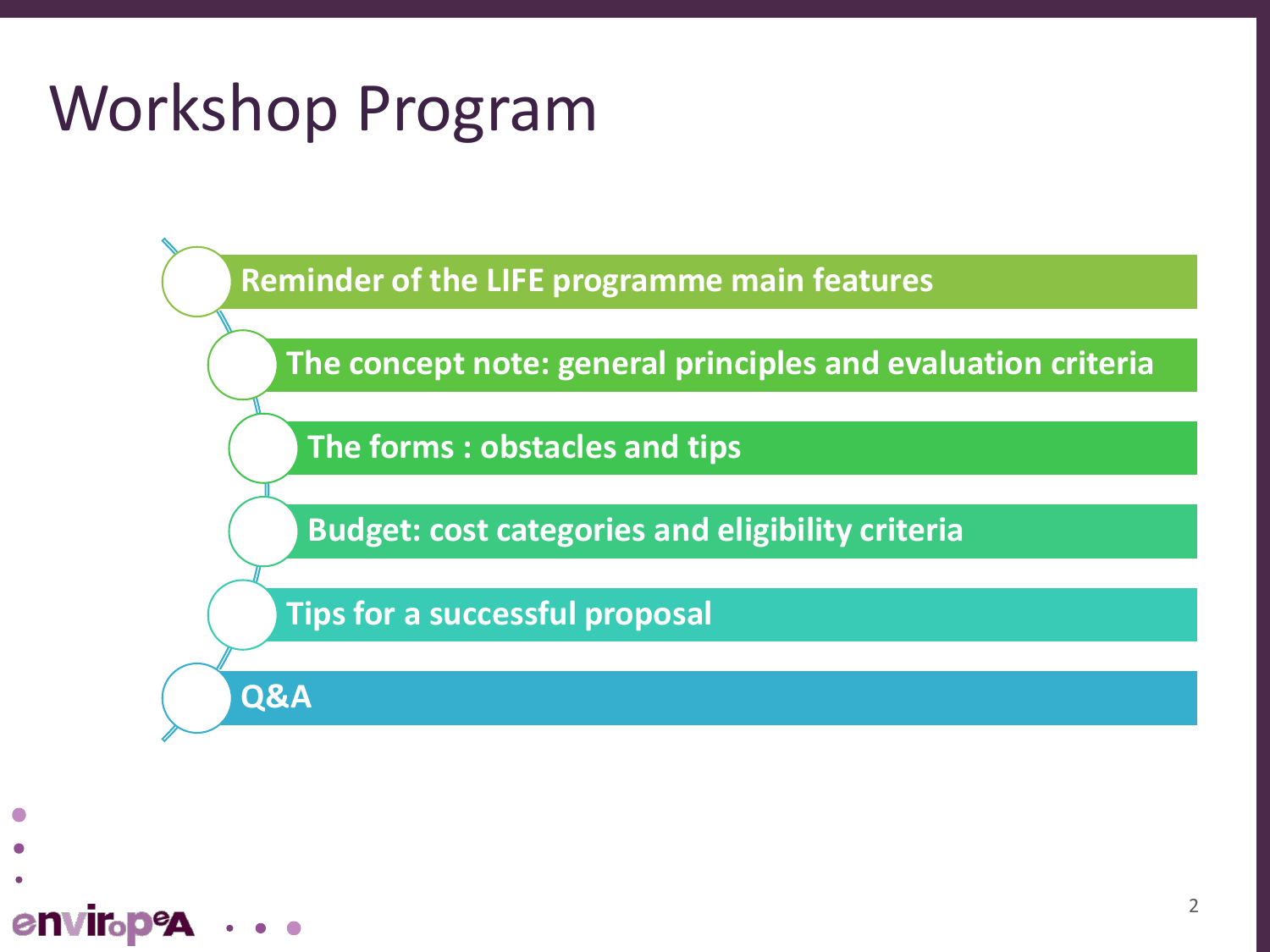

**The concept note: general principles and evaluation criteria**

**The forms : obstacles and tips**

**Budget: cost categories and eligibility criteria**

**Tips for a successful proposal**

**Q&A**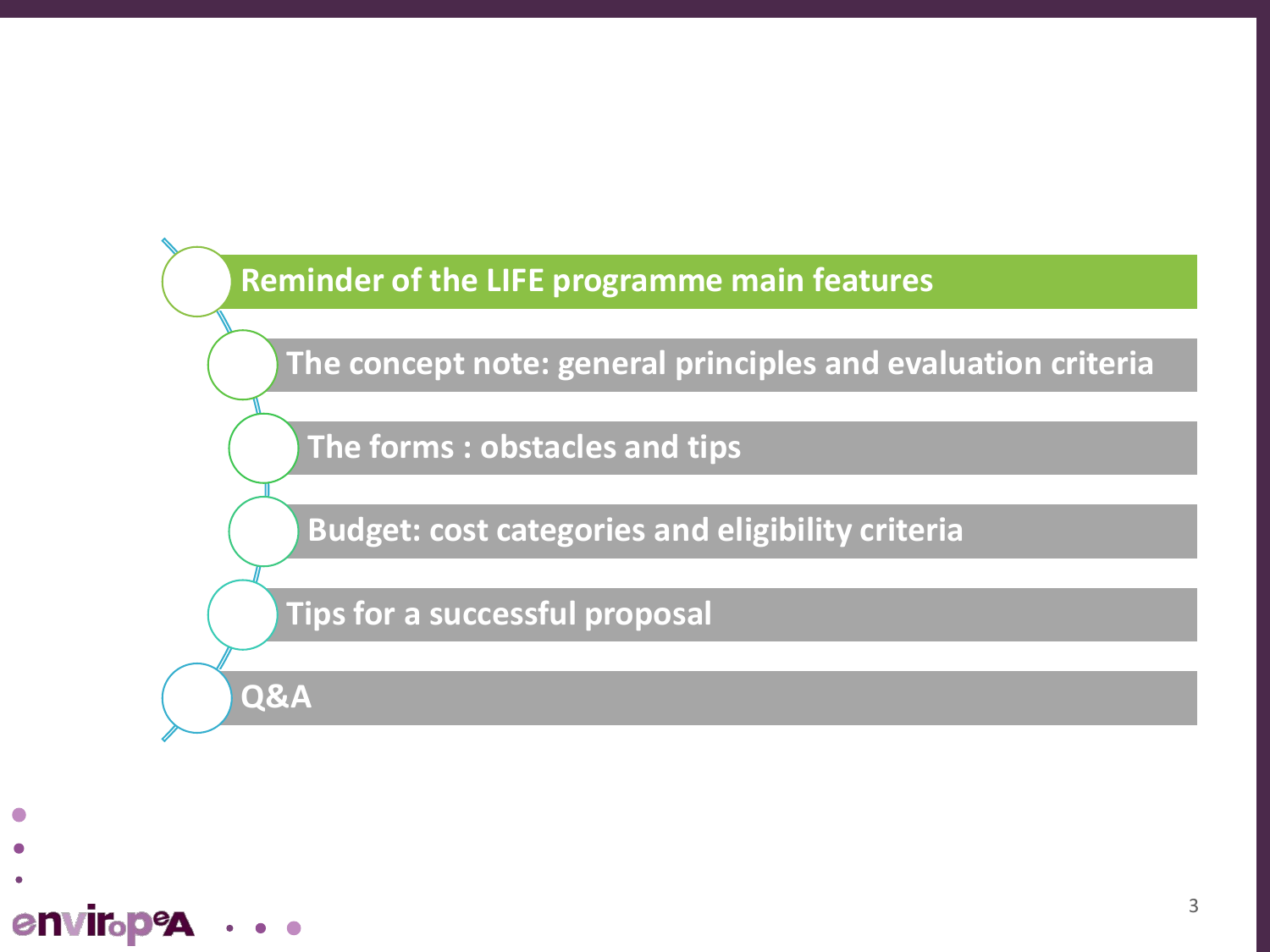### The LIFE programme eligibility criteria Your project should...

|  | ÷                                                                                                                                                          |                                                                                   |  |
|--|------------------------------------------------------------------------------------------------------------------------------------------------------------|-----------------------------------------------------------------------------------|--|
|  | <b>Contract Contract Contract Contract Contract Contract Contract Contract Contract Contract Contract Contract Co</b><br>the control of the control of the |                                                                                   |  |
|  | the control of the control of the control of                                                                                                               | the control of the control of the<br>the control of the control of the control of |  |
|  |                                                                                                                                                            |                                                                                   |  |

• Correspond to the **general** (art. 3) **and specific** (art. 10) **objectives of the programme** as well as to the priority areas (art. 9) as defined in the **LIFE Regulation** (1293/2013);



• Take place **on the European Union territory** (except in case of justified exceptions);



envirap

- **Be a pilot or demonstration projects** for Resources priority area (TRL level starting at 5, 6 or higher);
- **A LIFE project cannot be research-driven or dedicated to building infrastructure**;
- Include actions leading to **concrete and measurable environmental impact**.

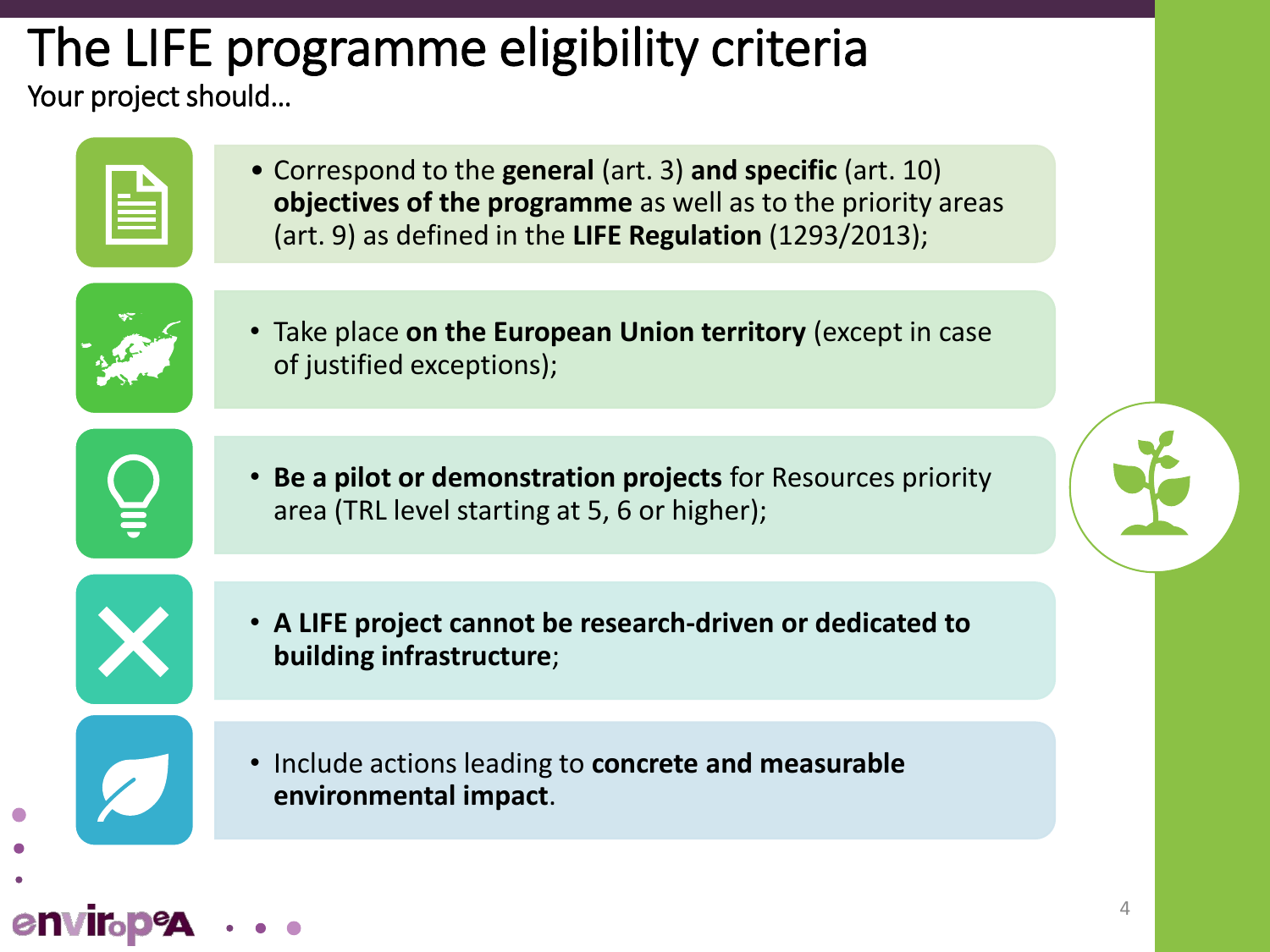

**The concept note: general principles and evaluation criteria**

**The forms : obstacles and tips**

**Budget: cost categories and eligibility criteria**

**Tips for a successful proposal**

**Q&A**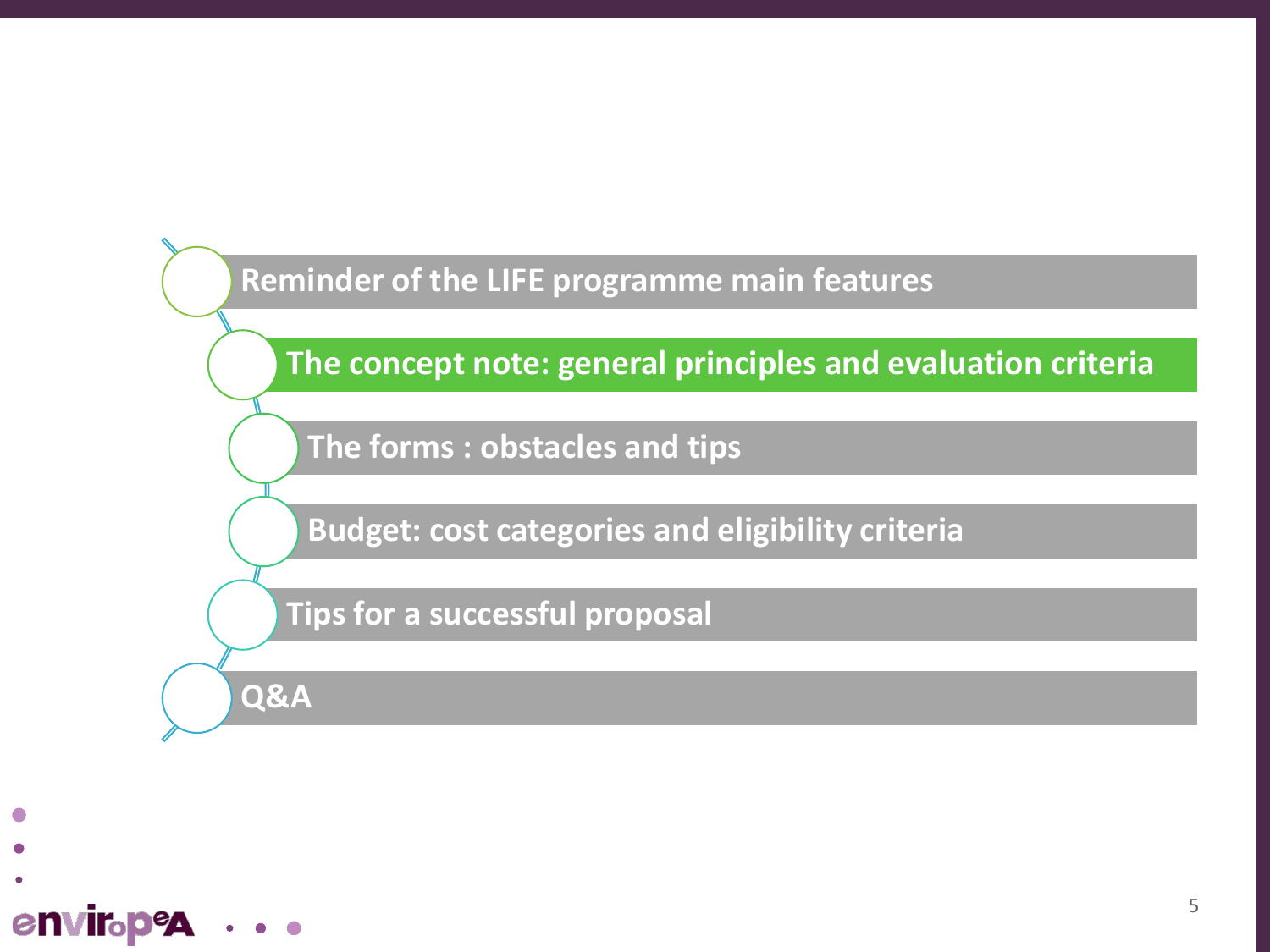### The concept note

envir<sub>o</sub>p

- ➢An **11-pages summary** note in English with no annexes: this requires very **clear and precise writing style**
- ➢**Only brief administrative forms** relating to the coordinating beneficiary only
- ➢A **description of the content of the project**, including :
	- ❑Environmental problem, project objectives, action plan
	- $\Box$  Description of the partnership
	- ❑Constraints and risks and associated mitigation strategies
	- $\Box$  Sustainability strategy: continuity, replication and transfer
- ➢The **project budget**, broken down by cost categories
- $\triangleright$  Flexibility between the concept note and the full proposal:
	- ❑**A maximum increase of 10%** of the EU contribution  $\Box$  The project should not be substantially modified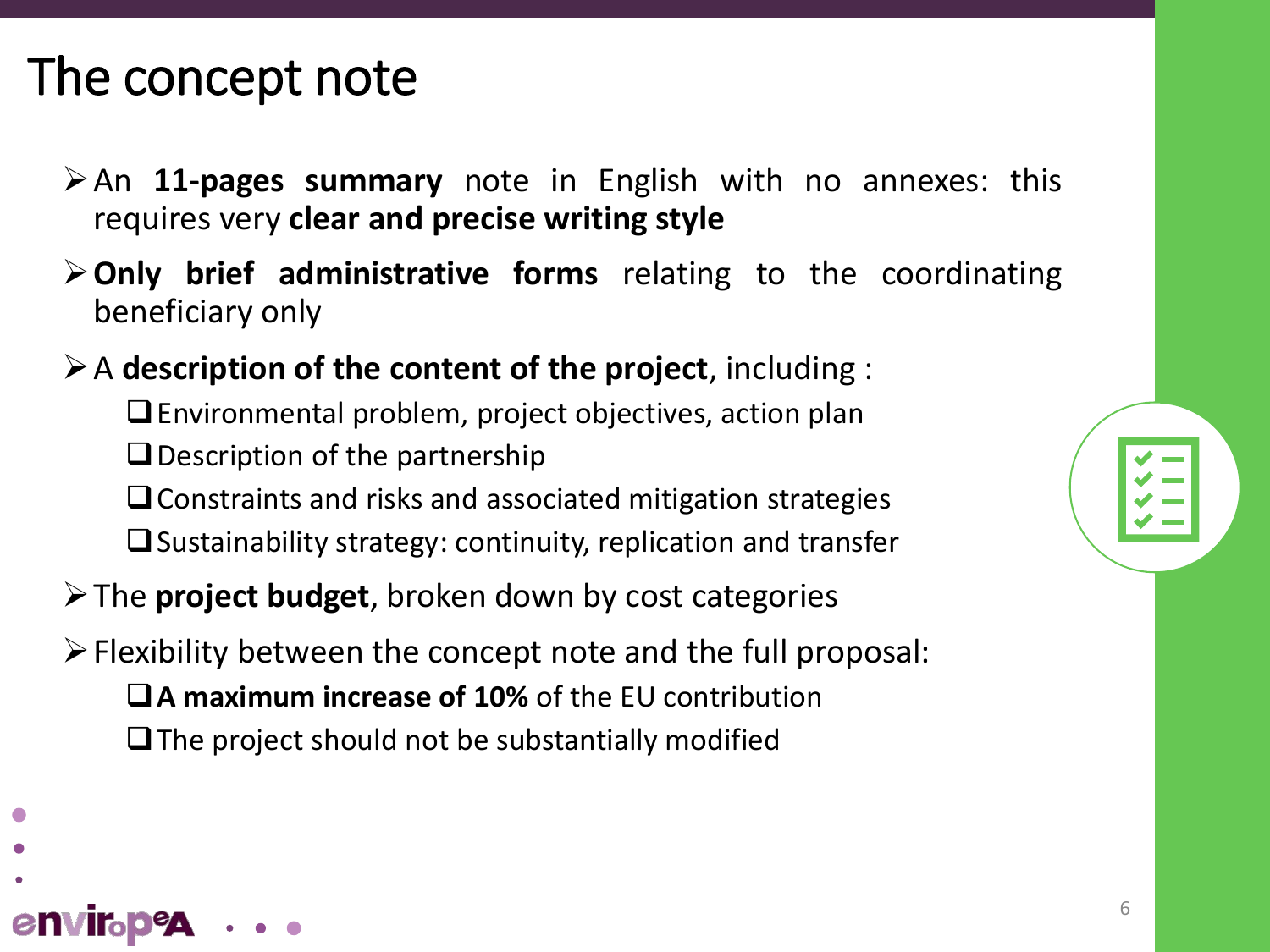### Evaluation criteria

enviropea

 $\bullet$   $\bullet$   $\bullet$ 

| <b>Criteria</b>                                                                                                                                                                                                                                                                                                                                                                          | <b>Minimum</b><br>pass score | <b>Maximum</b><br>score |  |
|------------------------------------------------------------------------------------------------------------------------------------------------------------------------------------------------------------------------------------------------------------------------------------------------------------------------------------------------------------------------------------------|------------------------------|-------------------------|--|
| <b>Overall quality of the proposal:</b><br>• Clarity of the intervention logic<br>• Feasibility of the project<br>• Value for money                                                                                                                                                                                                                                                      | 5                            | 20                      |  |
| <b>Overall EU added-value:</b><br>• The project must contribute to the LIFE priorities<br>and to the implementation, updating and<br>development of the EU environmental policy and<br>legislation<br>• The environmental benefits must be concrete,<br>realistic and quantified - results should be<br>sustained after the project<br>• Appropriate transfer and replicability strategy | 10                           | 30                      |  |
| TOTAL                                                                                                                                                                                                                                                                                                                                                                                    | 15                           | 50                      |  |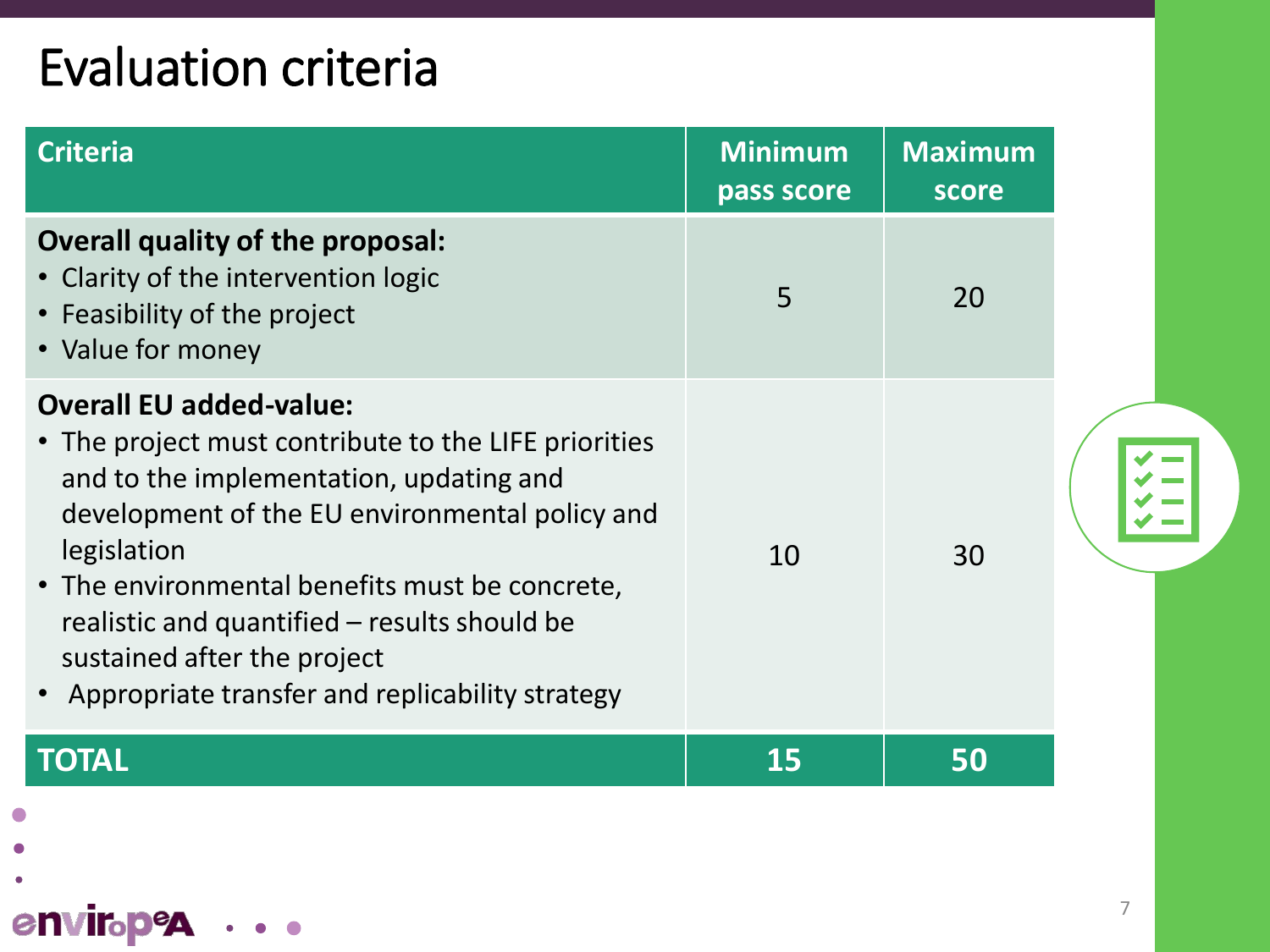8

### Essential elements for Resources projects

For all projects: the innovative solution must be **innovative at the European level**

### For close-to-market projects:

- Demonstrate a good knowledge of the market and the **economic feasibility of the project**.
- The development of a **credible business plan** ensuring the continuation of the project after the end of the LIFE funding.
- The **replication/transfer strategy** may for example include a market study to apply the innovative solution in a different context.

### For non close-to-market projects :

envir<sub>o</sub>p

• The development of **an exploitation plan** of the innovative solution to ensure the continuation of the project.



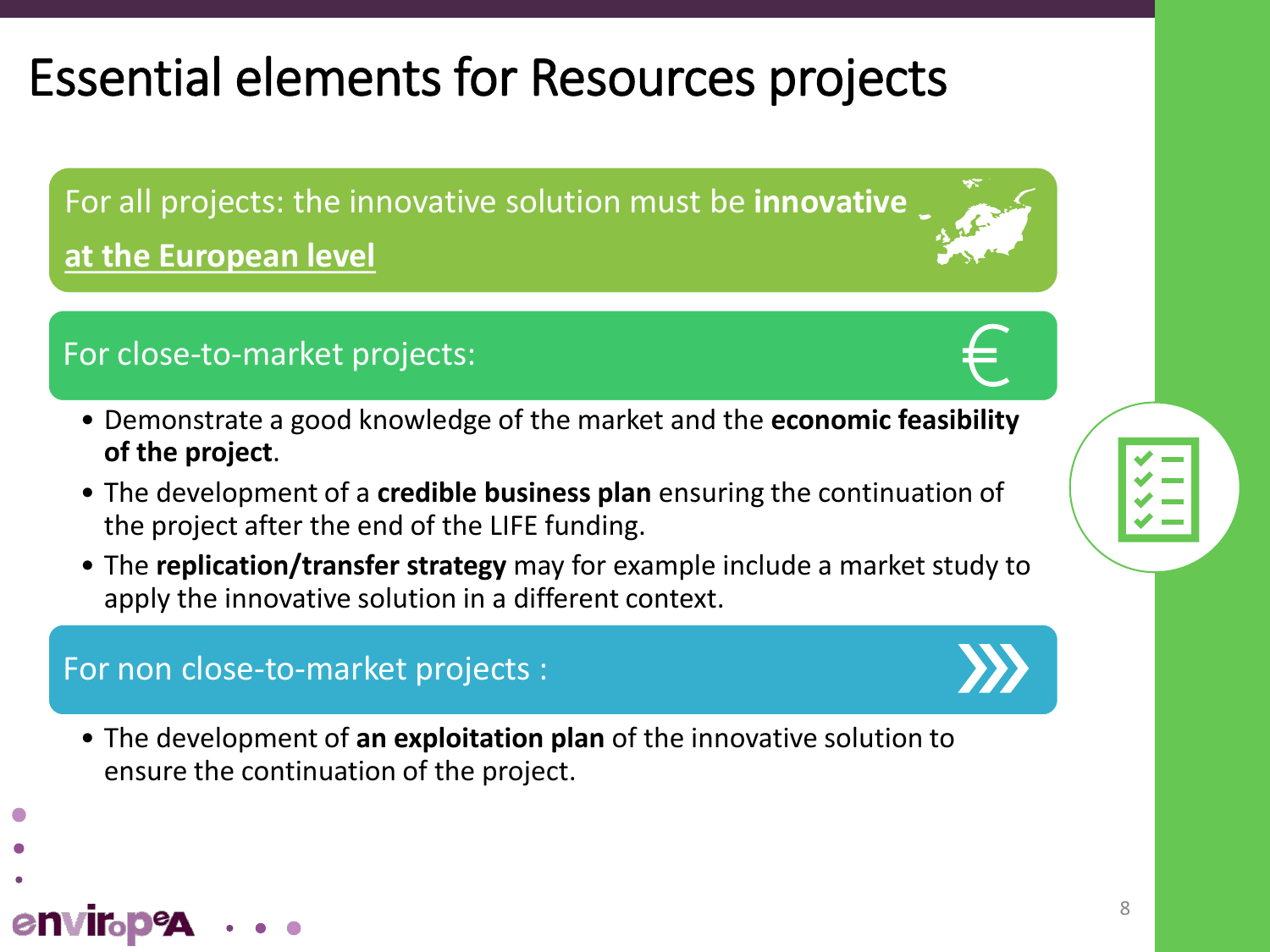

**The concept note: general principles and evaluation criteria**

**The forms : obstacles and tips**

**Budget: cost categories and eligibility criteria**

**Tips for a successful proposal**

**Q&A**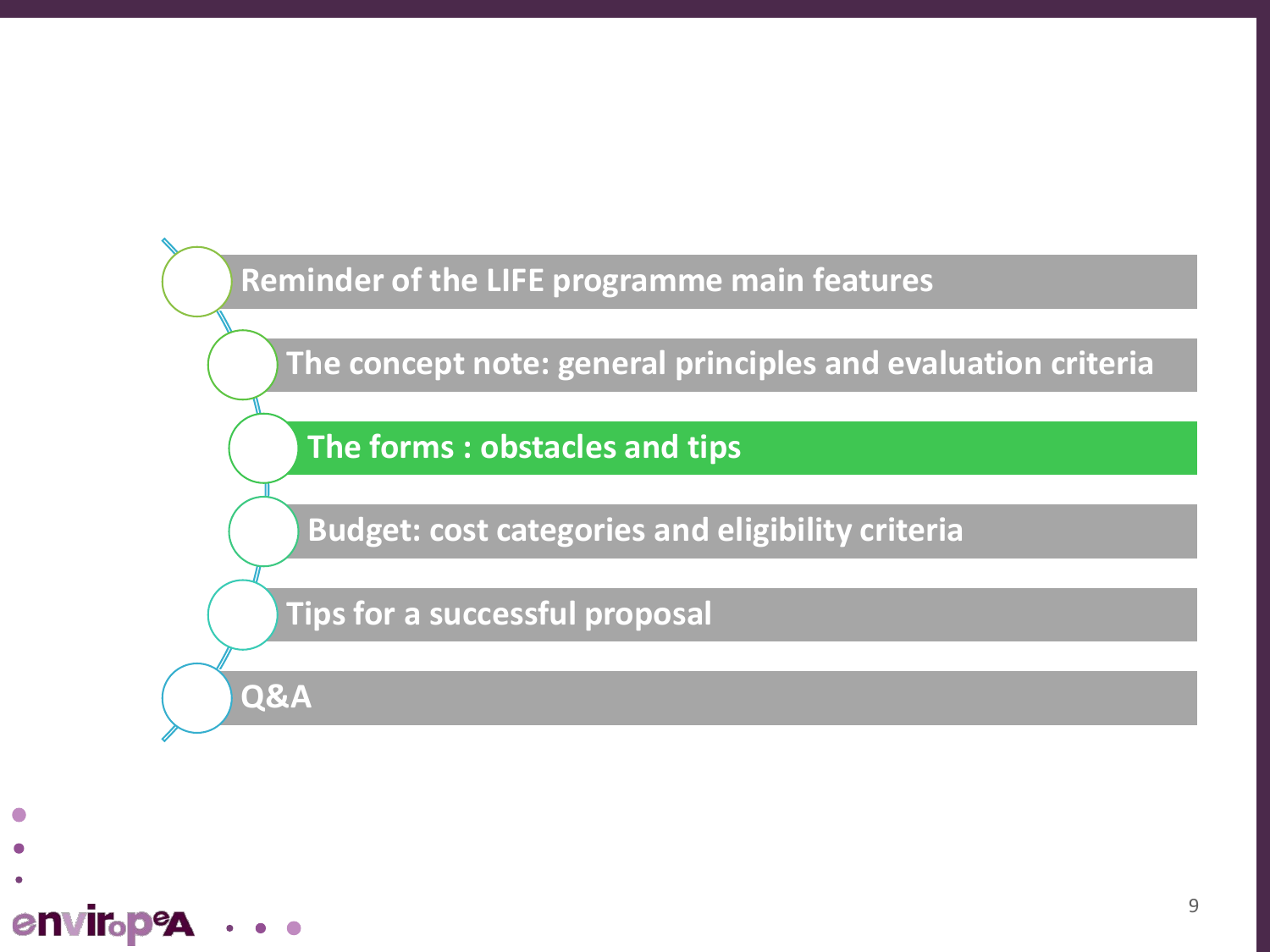### A forms – administrative information

### **A1 – General project information**

- **Title** (*120 characters*) & **Acronym** (must include the word "LIFE")
- **LIFE priority area**

envir<sub>o</sub>p

- **Start date** (01/09/2021 at the earliest) **and end date**
- **Language** in which the full proposal will be submitted
- **Location** of the project actions

### **A2 – Coordinating beneficiary**

- **Legal information** of the coordinating beneficiary
- The contact e-mail address **will be the one contacted for the results.**
- **Description of the coordinator's activities** (*2000 characters*): this is a strategic part, the aim here is to show the evaluator that :
	- ➢ You have the **required expertise** to carry out your project
	- ➢ Your structure is **strong enough** to carry out the project (number of employees, departments, capacity and financial stability, etc.).

10

➢ You have **experience in project management, preferably European.**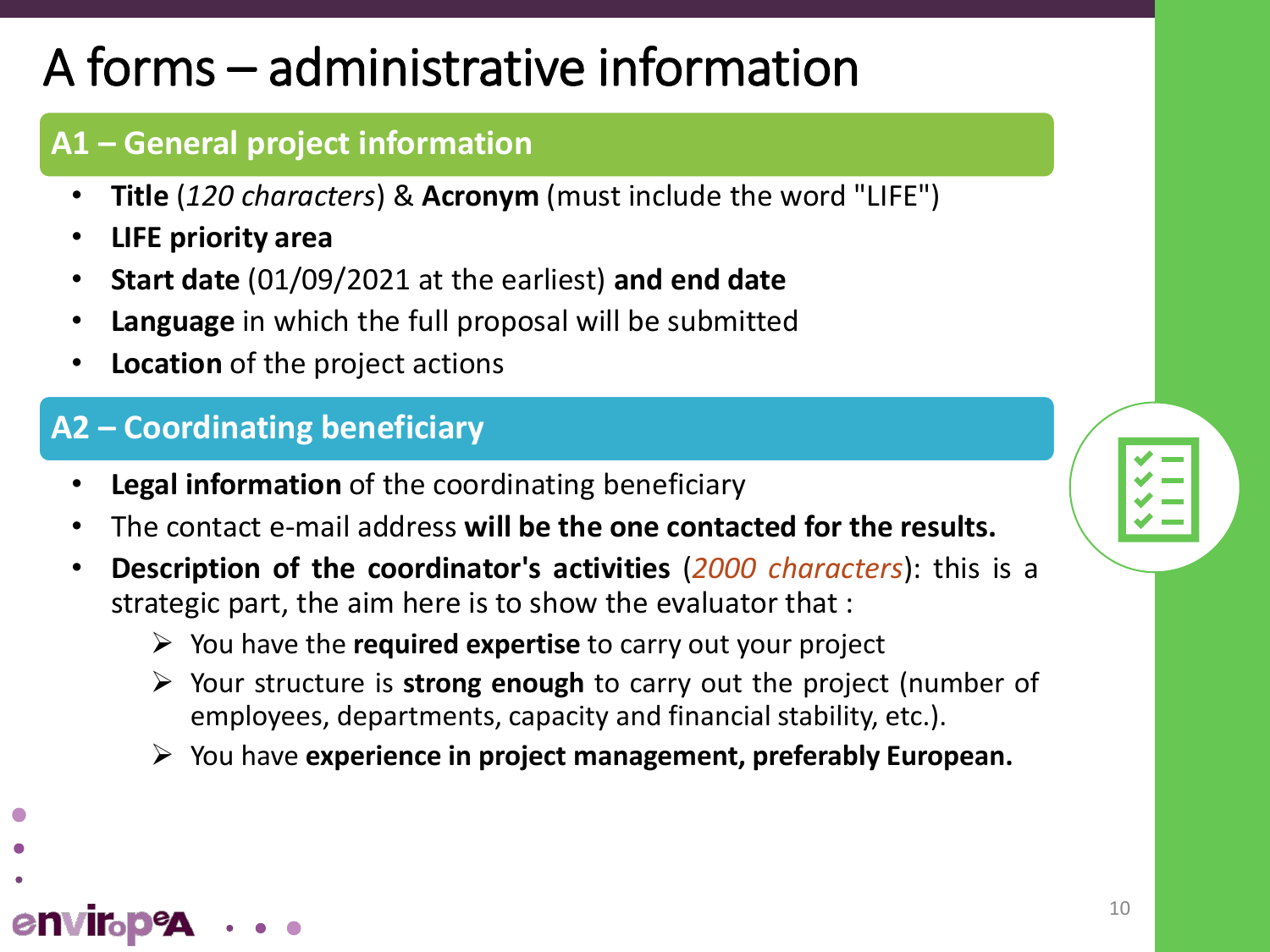### B forms– project description

*Pay attention to the writing style of these forms: each description should be short but at the same time very precise: figures, results, objectives, be concrete.*

*Respect the character limit : to do this, do not hesitate to make cross-references by coding actions, explaining acronyms to reuse them later, etc.*

#### **B1 – Project summary**

envir<sub>o</sub>p

- $\triangleright$  Summary of your project in a few pages
- $\triangleright$  Each of the 9 tabs logically follows each other
- ➢ The **logical framework** of your project should appear naturally in these forms

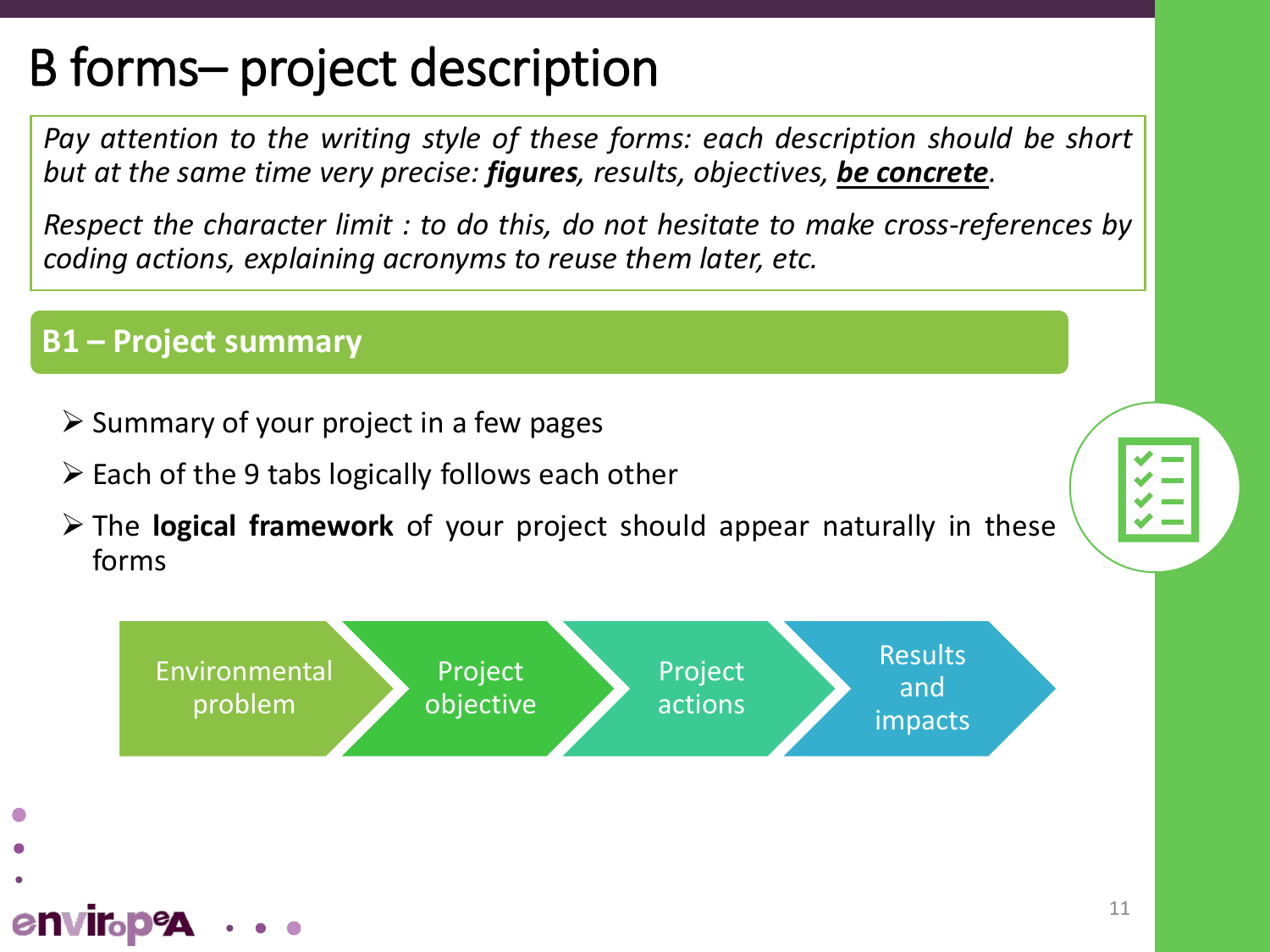**1. Description of the targeted environmental problem** (*3500 characters*)

• **Pre-operational context**: describe the environmental issue at European level and on demonstration sites



• **Causes** of the environmental problem (all of them)



**envirapeg** 

• **Figures**: be as specific as possible

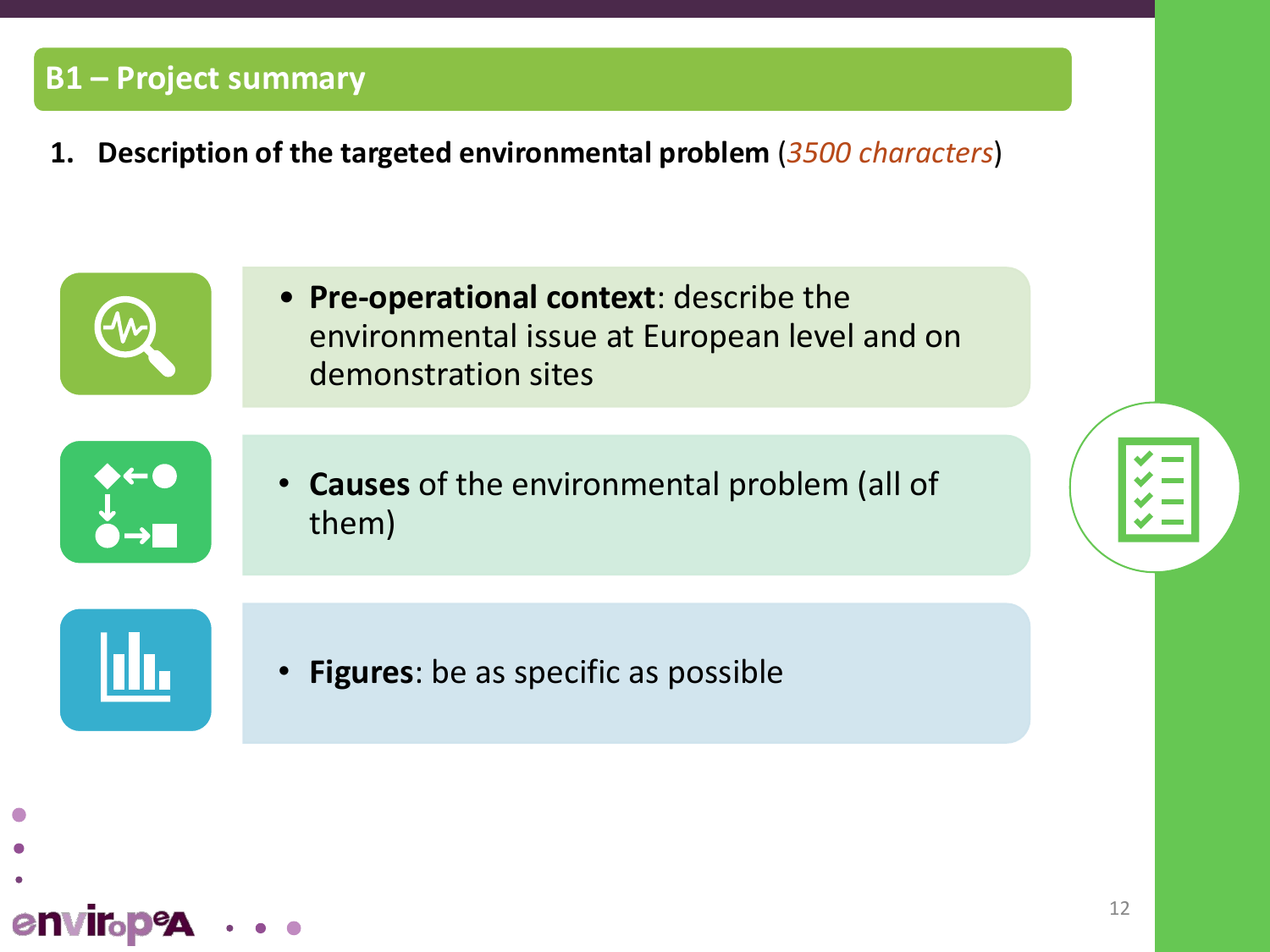**1. Description of the targeted environmental problem** (*3500 characters*)

#### Project example: Algae Service for LIFE (LIFE17 ENV/LT/000407)

- ➢ The project tackles the issue of massive **growth of macroalgae and cyanobacteria** in water bodies, an environmental issue with multiple aspects:
	- Loss of biodiversity

envirop

- Poorer oxygen in water bodies
- Threatens people livelihoods (fishing, tourism, etc.)
- Toxins leading to health issues: skin irritation, harming liver, digestive and nervous system
- $\triangleright$  Tackling this issue would represent an opportunity, as macroalgae and cyanobacteria could be used as resources for biofuel, bioplastics, etc. But **an effective mechanical harvester was missing**.



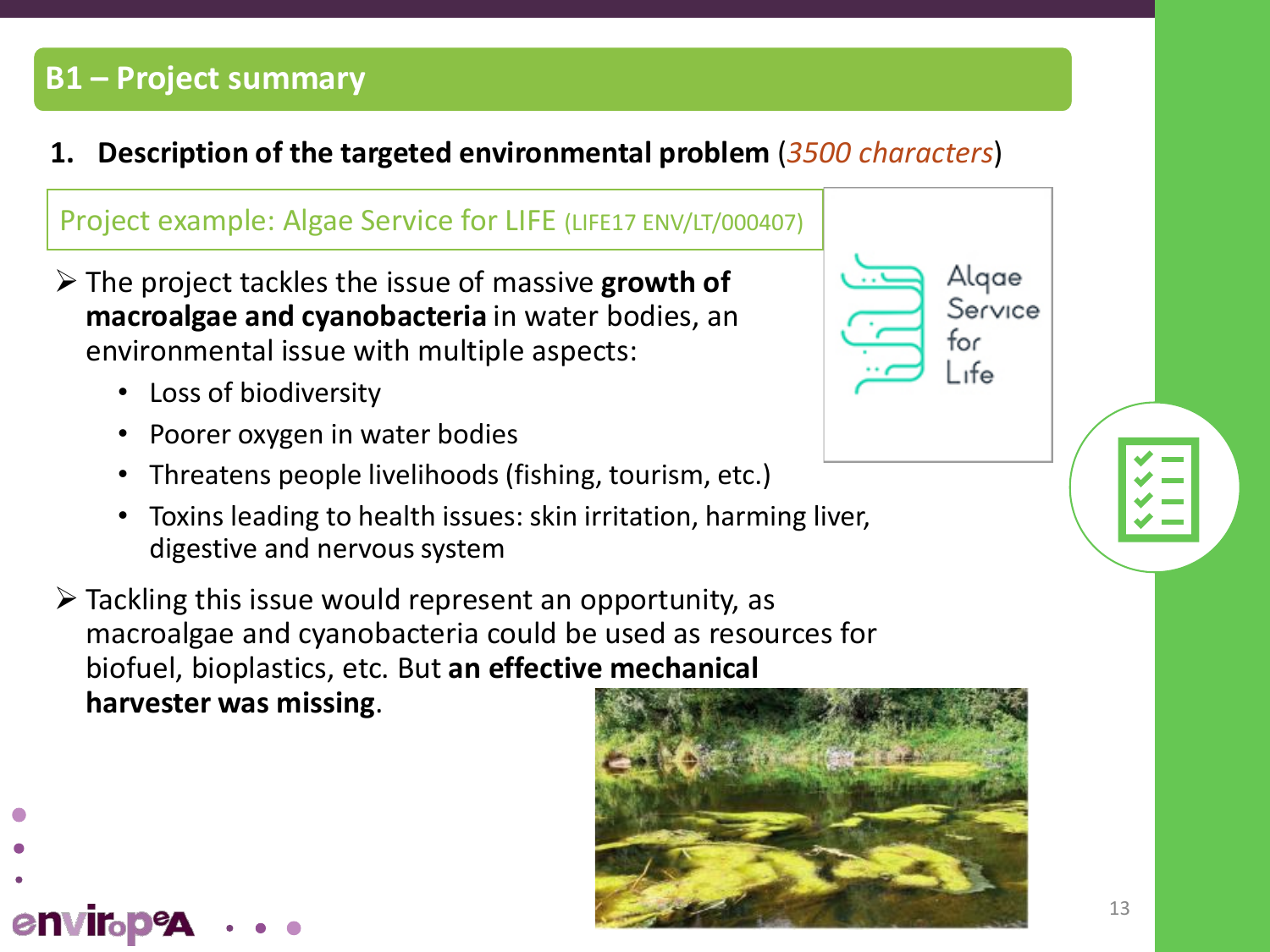envirabe

**2. Objectives** (*2500 characters*)

They must all be related to the identified environmental problem

Listed in decreasing order of importance and in order of relevance to the selected policy area(s) and topic(s)

An objective should be **SMART:** Specific; Measurable; Acceptable; Realistic; Time-bound.

They must be put in context at the project demonstration site(s) AND in the European context, with precise figures.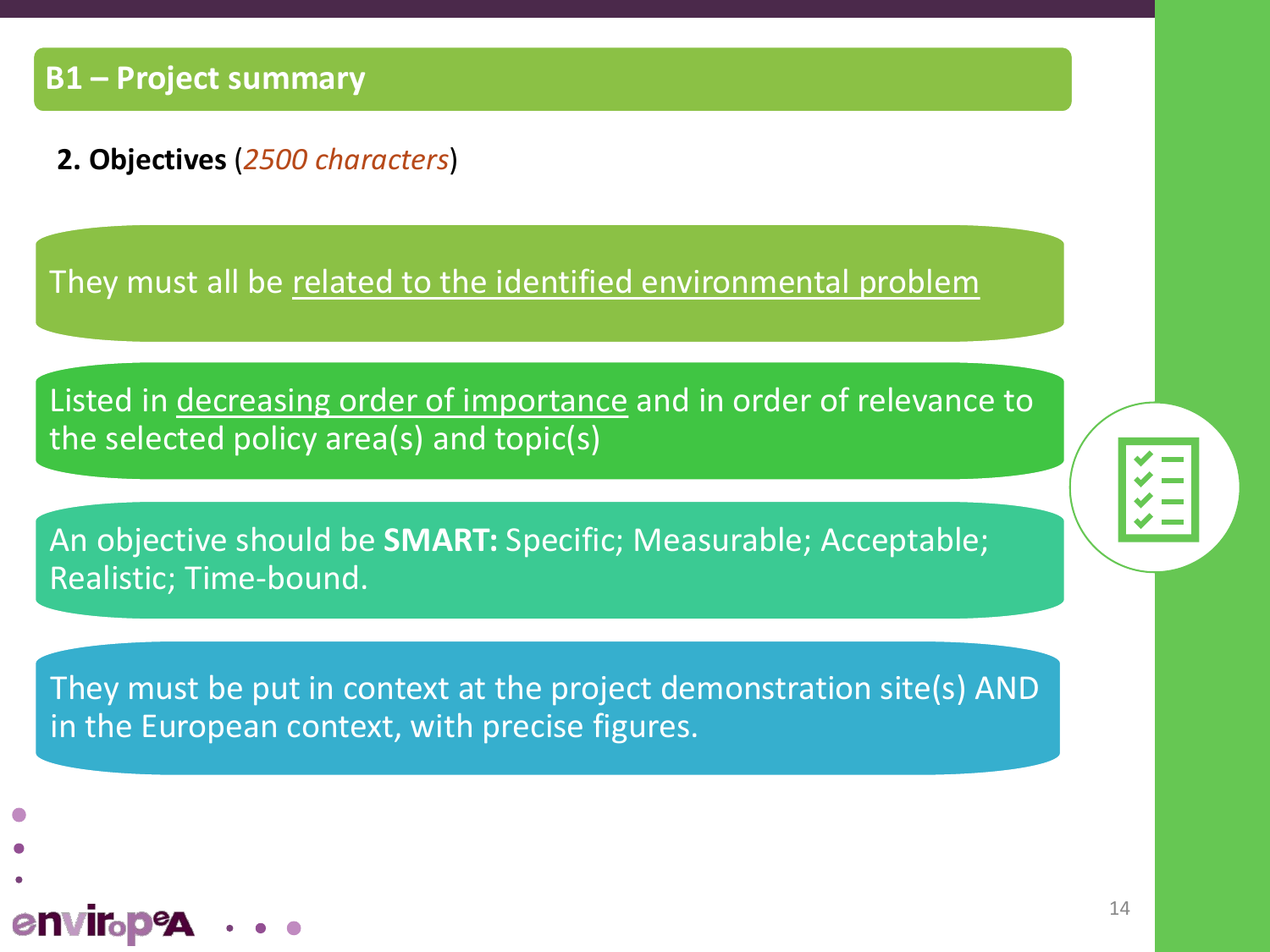**2. Objectives** (*2500 characters*)

Project example: NutriBiomass4LIFE (LIFE17 ENV/LT/000310)

- ➢ The project aims at reusing sewage sludge from wastewater treatment and ash left after biomass is burned, both of them suitable for biomass plantations.
- ➢ Main objective: *create and demonstrate a full-scale self-sustainable closed-loop circular economy model for nutrient-rich waste recycling for large cities*
- ➢ Specific objectives:

envirap

- ➢ *promoting resource efficiency through reuse of nutrients (less usage of mineral fertilizer) and decrease in transportation distances and flows;*
- ➢ *promoting waste management pyramid priorities via changing path from landfilling and incineration of nutrient rich waste towards reuse in biomass growth improvement;*
- ➢ *developing new business models to make biomass growing / forestry on marginal and less suitable to agriculture soils economically attractive via substantial biomass yield improvement.*



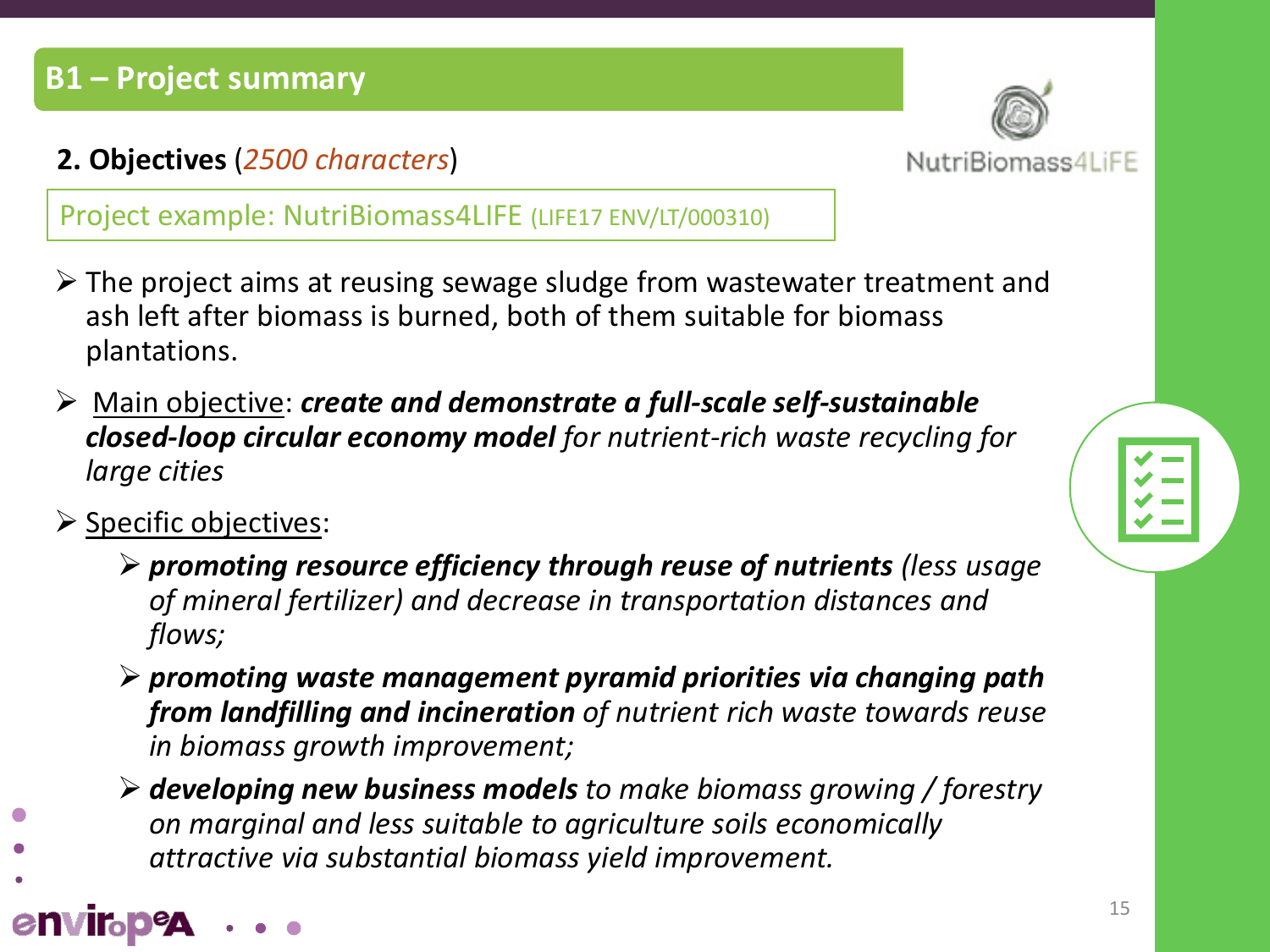**enviroped** 

**3. Actions and means involved** (*5000 characters*)

Concentrate on the most important and strategic actions

Do not forget mandatory actions: a strategy for disseminating the results of your project, the mandatory "Replicability" action

Identify stakeholders in the actions where they will contribute

Always specify: why, by whom, what, when, where **and** how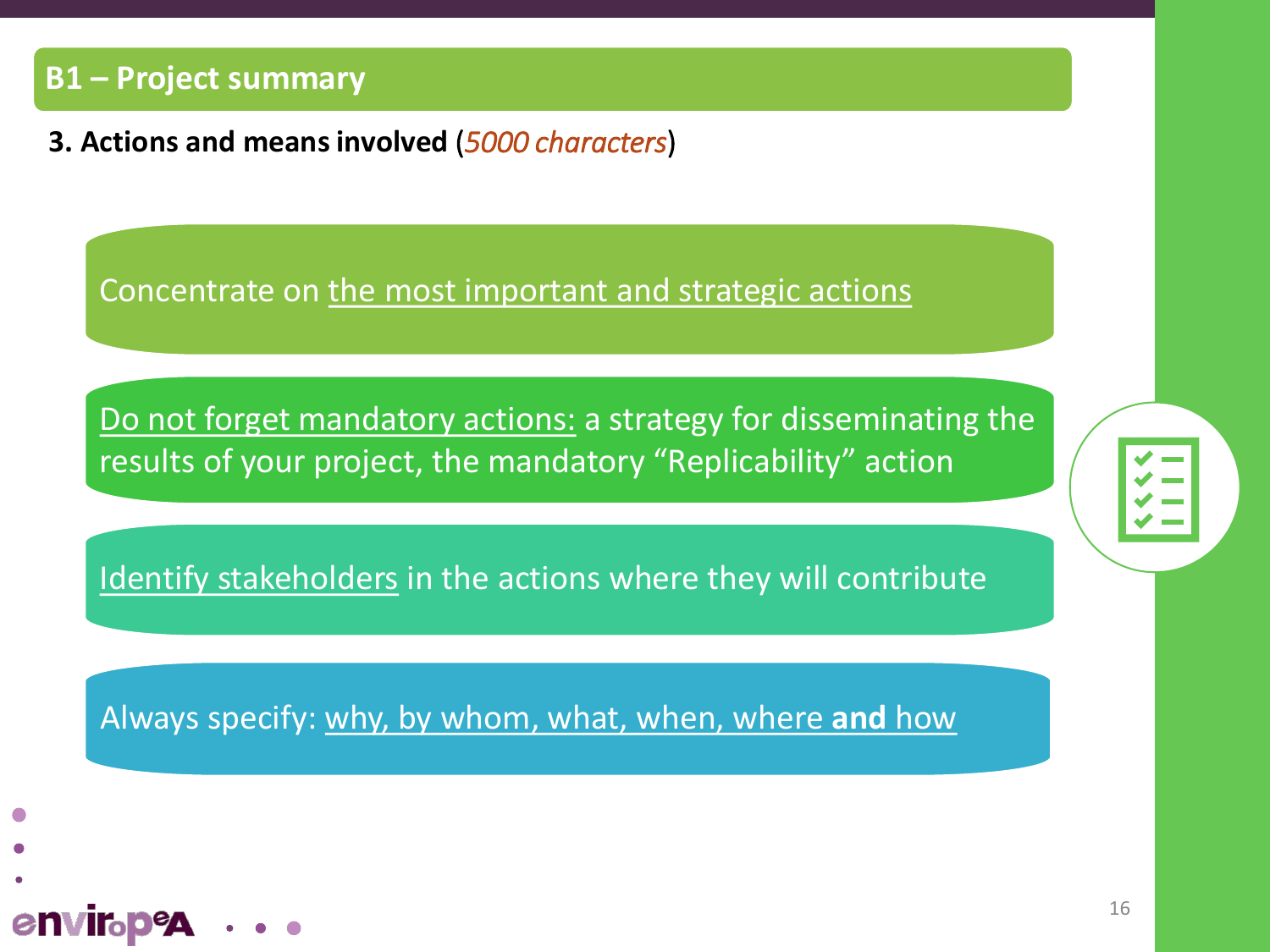#### **3. Actions and means involved** (*5000 characters*)



Project example: NutriBiomass4LIFE (LIFE17 ENV/LT/000310)

| Preparatory<br>actions                                     | • A1: Mobilization of land for CE demonstration model                                                                                                                                     |  |
|------------------------------------------------------------|-------------------------------------------------------------------------------------------------------------------------------------------------------------------------------------------|--|
| Implementation<br>actions                                  | • B1: Establishment of biomass plantations<br>• B2: Recycling of nutrients from water treatment sludge<br>• B4: Biomass to renewable energy<br>• B5: Business plan development            |  |
| Monitoring of the<br>impact actions                        | • C1: Sludge and biomass ashes quality, soil impact and<br>water impact monitoring<br>• C3: Life cycle assessment<br>• C5: Performance monitoring and socio-economic impact<br>assessment |  |
| <b>Public awareness</b><br>and dissemination<br>of results | • D1: Activating key target groups<br>• D2: Public awareness program and networking                                                                                                       |  |
| <b>Project</b><br>management                               | • E1: Management of the project by UAB "Pageldyni<br>plantacija"                                                                                                                          |  |
| <b>ENVIR DeA</b>                                           | 17                                                                                                                                                                                        |  |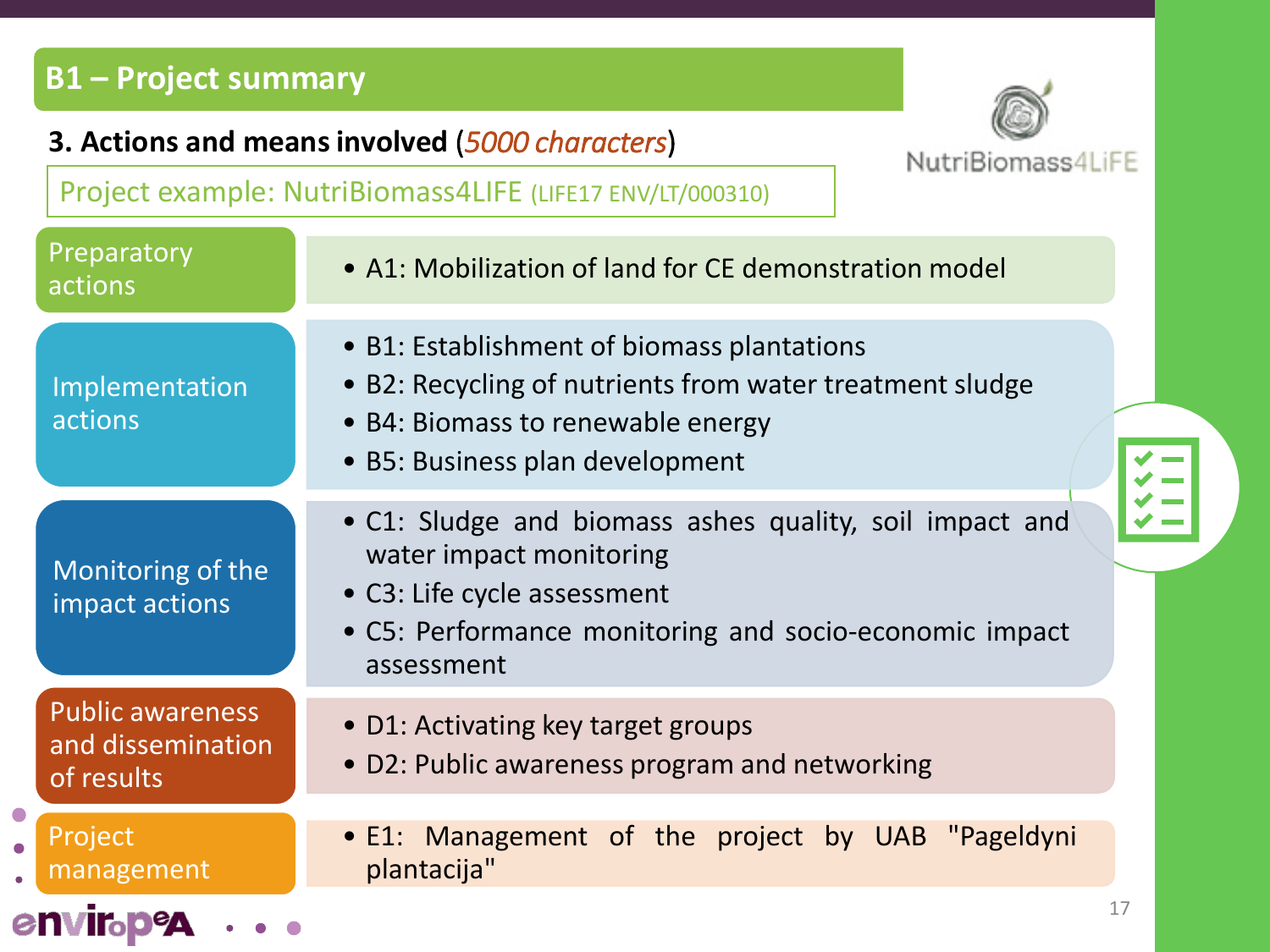#### **4. Re-submission** (*1250 characters*)

- ➢ Concerns only projects already submitted in the past to the LIFE programme
- ➢ Give the full LIFE title. Ex : LIFE17 BIO/FR/001040 " ACRONYM ".
- ➢ Statistical use (and verification that the Commission's remarks have been taken into account) : this will not negatively impact your submission



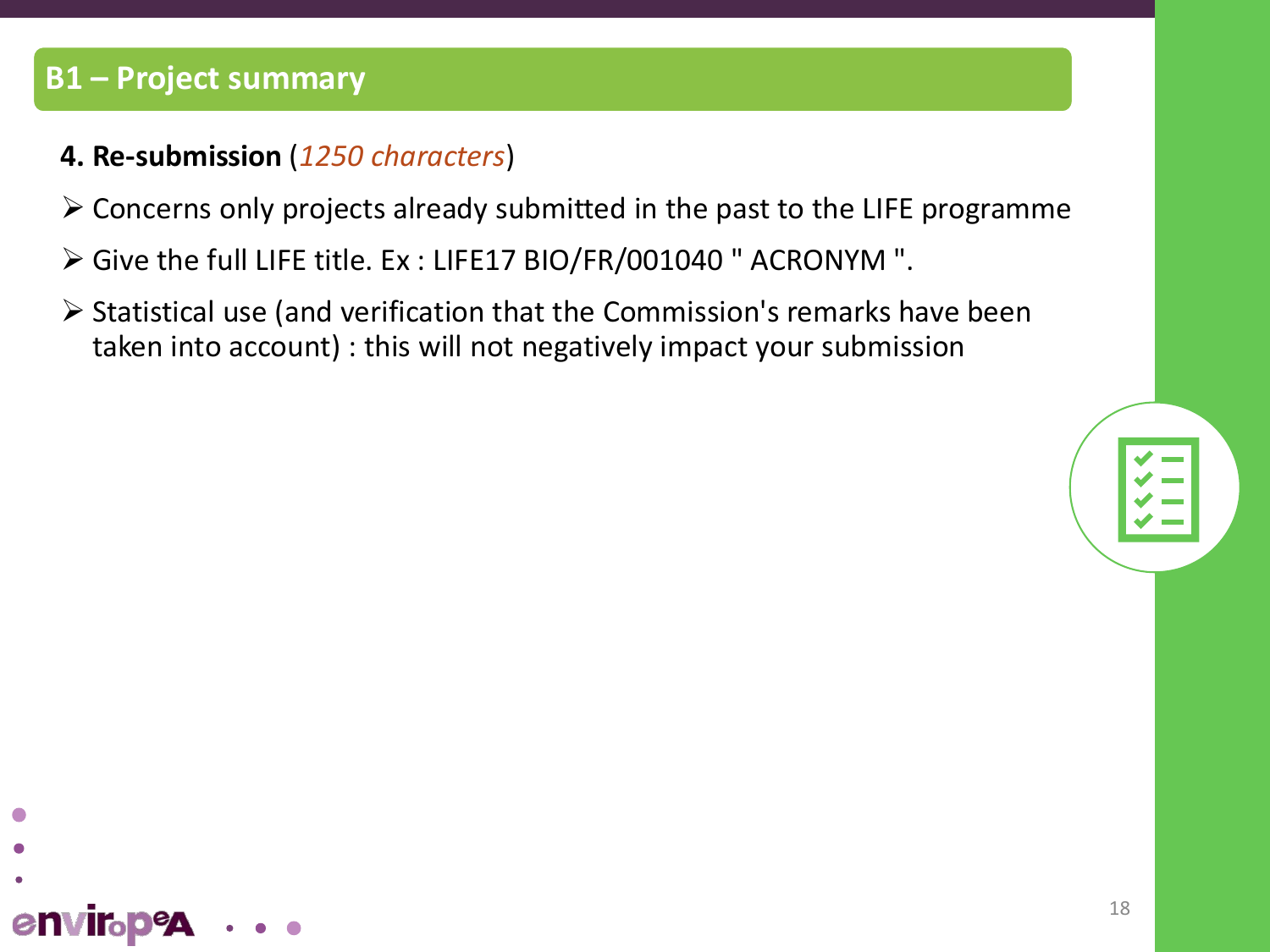**enviroped** 

**5. Expected results and impacts** (*3000 characters*)

List only the main results and impacts

They must be related to the actions listed (no "isolated" results)

They must be concrete and quantified to allow easy comparison with the description of the initial environmental problem

They must be realistic yet ambitious in relation to the grant requested

Include environmental and socio-economic outcomes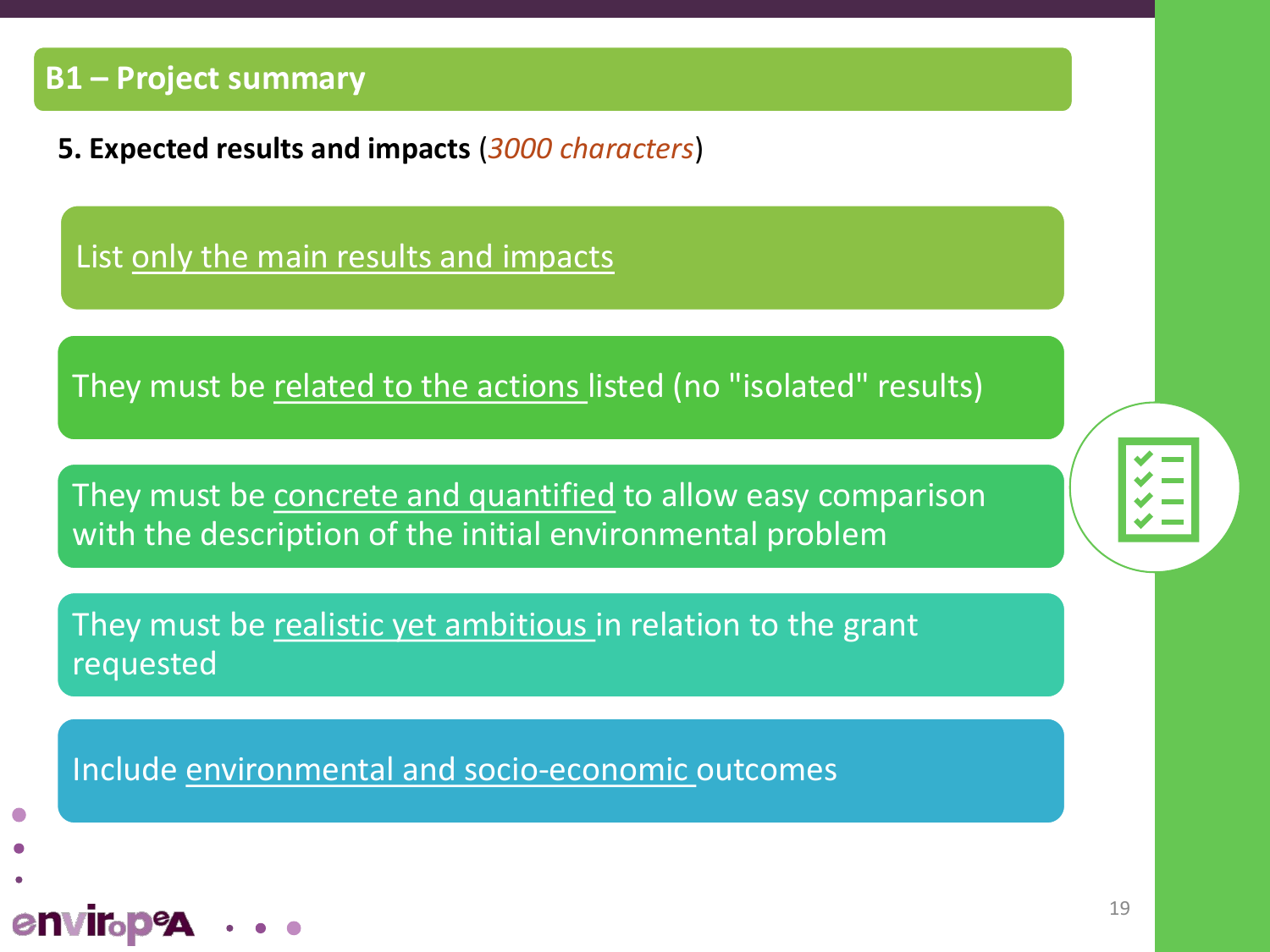**5. Expected results and impacts** (*3000 characters*)

Project example: NutriBiomass4LIFE (LIFE17 ENV/LT/000310)



NutriBiomass4LiFE

Examples of expected results:

➢ 900 ha of woody biomass plantations established within a 60 km radius of Vilnius

Vilnius population - 550 thousand

 $\geq 1$  800 ha of forests / plantations certified for sustainable forest management

42 thousand t CO, 39.4 GWh biomass chips 1,500 t biomass ashes 1800 ha biomass plantations / 900 ha Biomass boiler, 20 MW existing and 900 ha newly established 39.4 GWh 27,000 t dried municipal heat energy wasterwater treatment sludge 115 million m<sup>3</sup> effluent water

Vilnius Wastewater Treatment Plant

➢27 000 tonnes of dried sewage sludge and 1 500 tonnes of biomass ash recycled in biomass plantations  $>39.4$  GWh of renewable energy produced for Vilnius

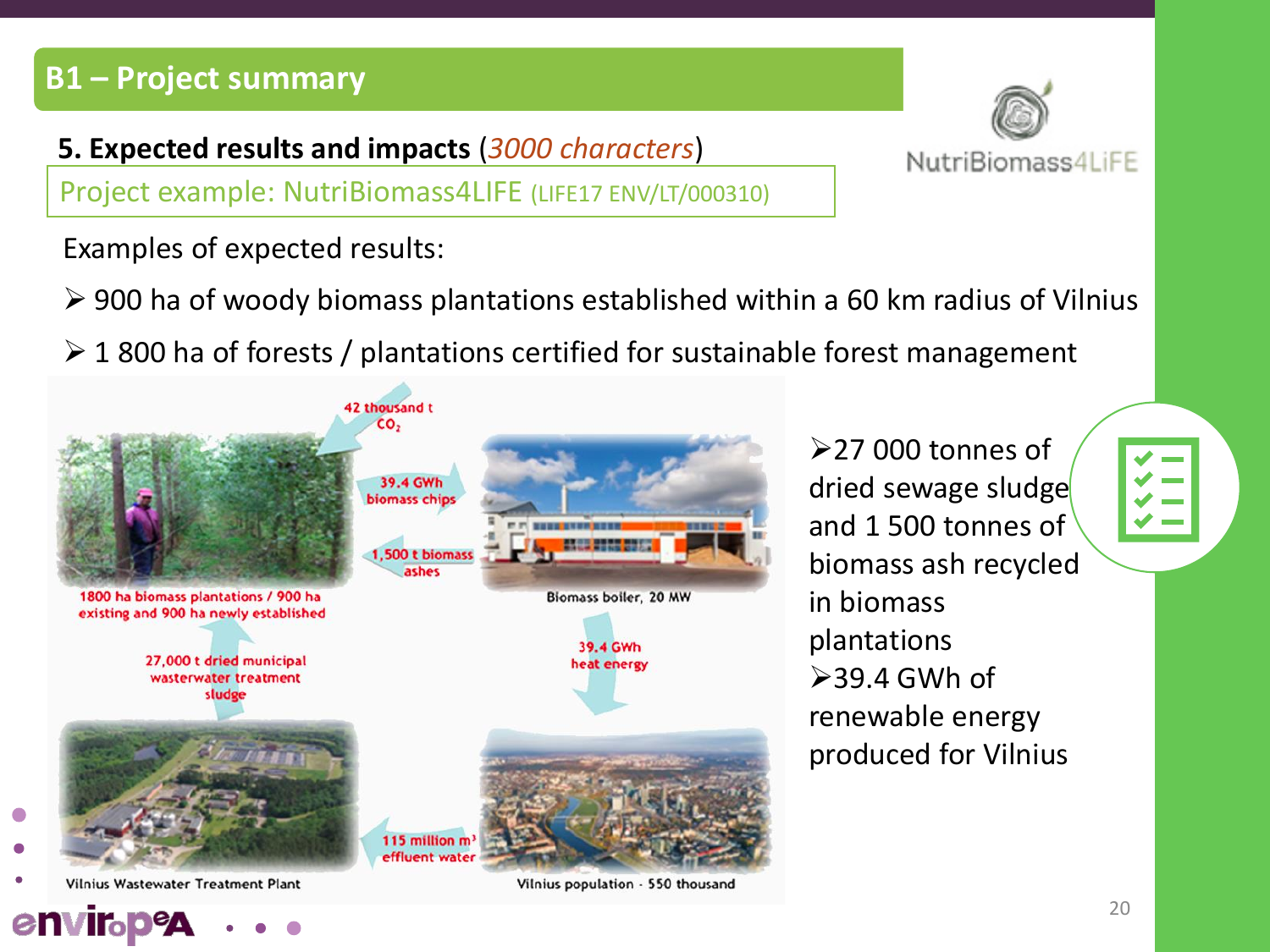### **POLL – Let's think about your project!**

Your project should have a clear logical framework:

**enviroped** 

### **Are you able to demonstrate that the Problem > Objectives > Actions > Results of your project are clearly linked?**

✓ **Yes** ✓ **Could be improved** ✓ **No**

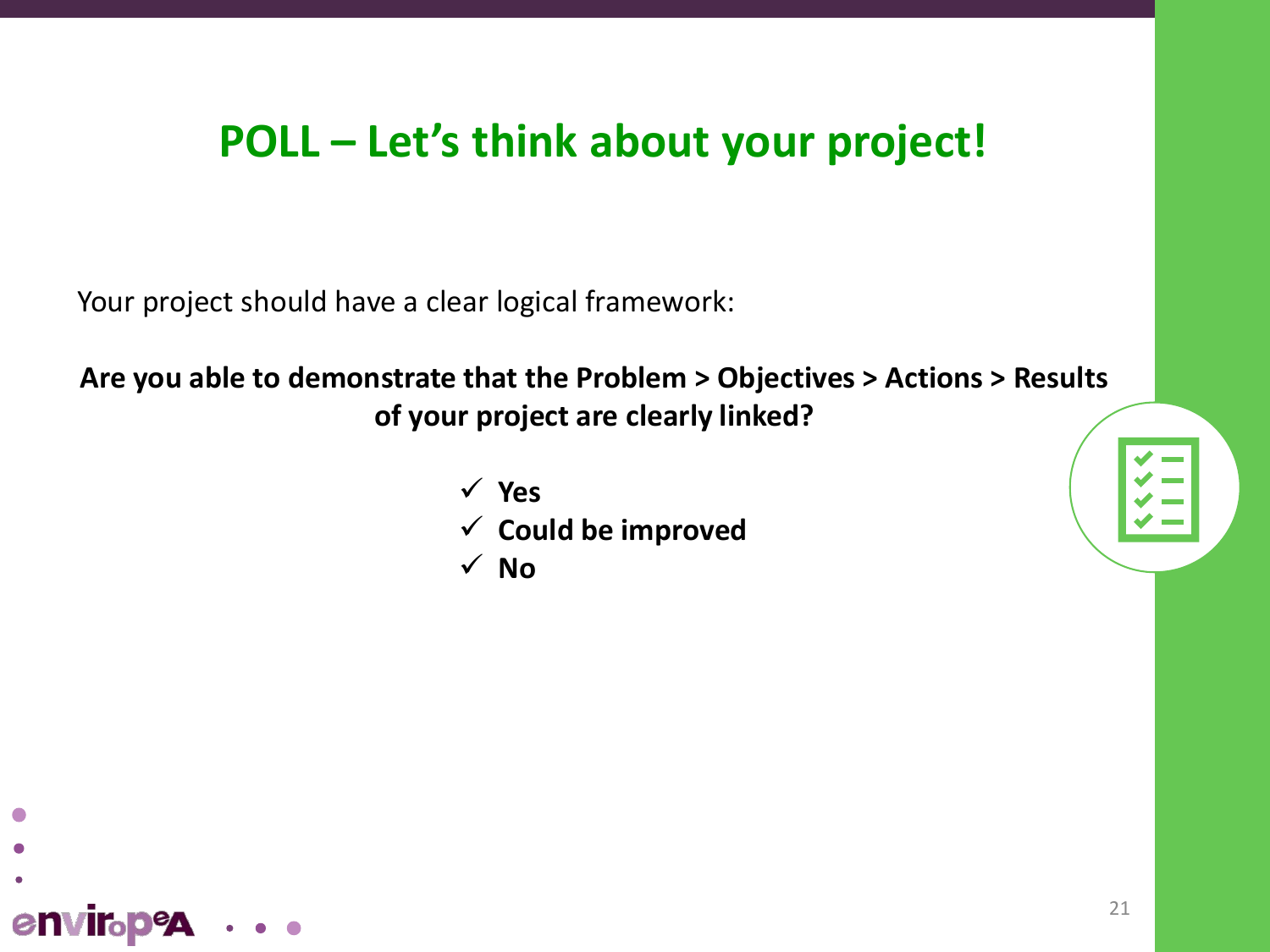We answer you!

### Any question at this point?



 $\mathbf{r}$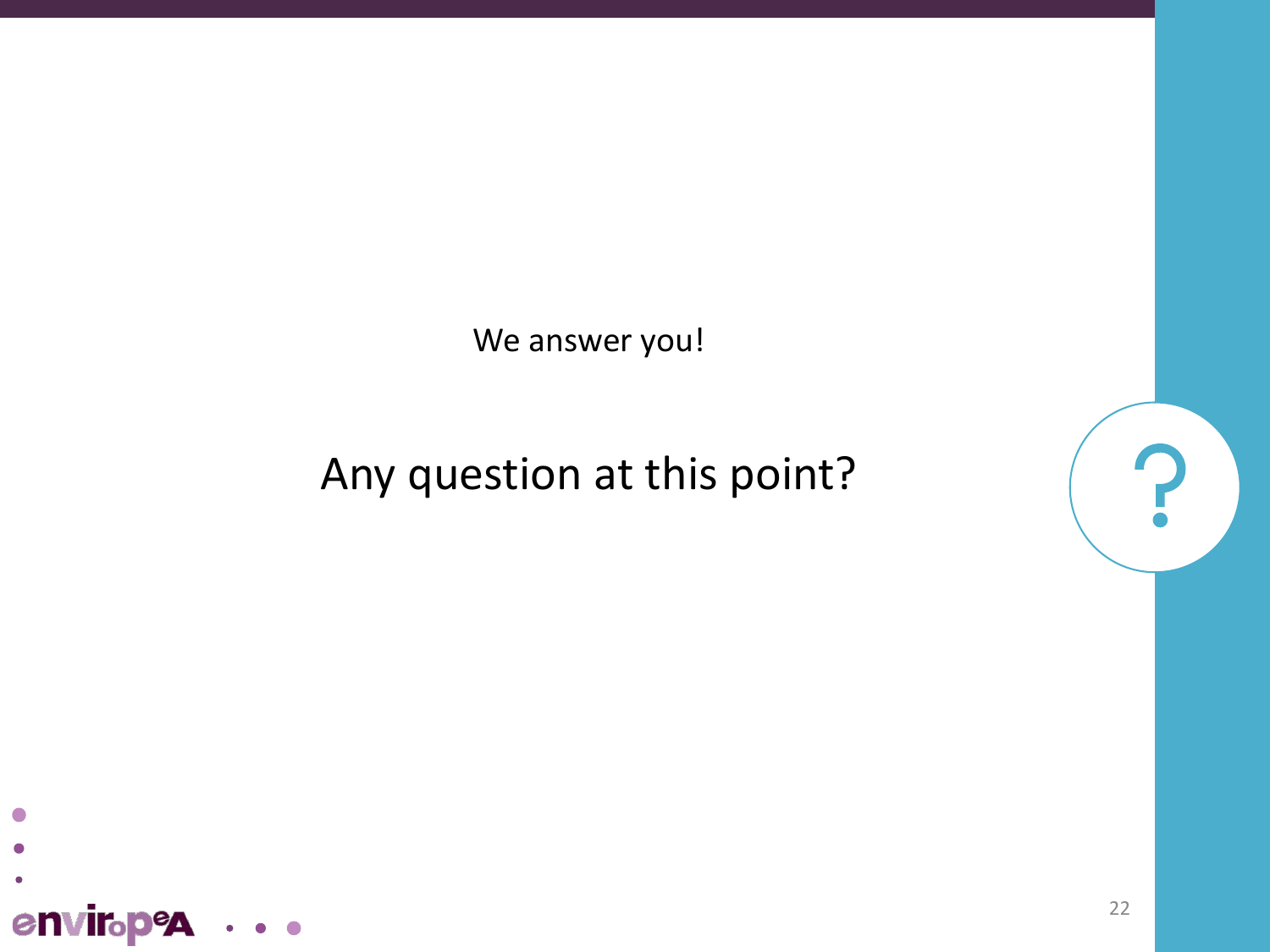envirab

**6. Sustainability of the project** (*3000 characters*)

A LIFE project must not stop with the end of the EU grant!

How beneficiaries/stakeholders will continue specific actions

Replicability: application in the same context Transferability: application in a different context Be careful: not the project potential for replicability and transferability, but what will actually be done!

Planned resources to carry out this sustainability strategy

For close-to-market projects, include an action dedicated to the creation of a business plan and a market study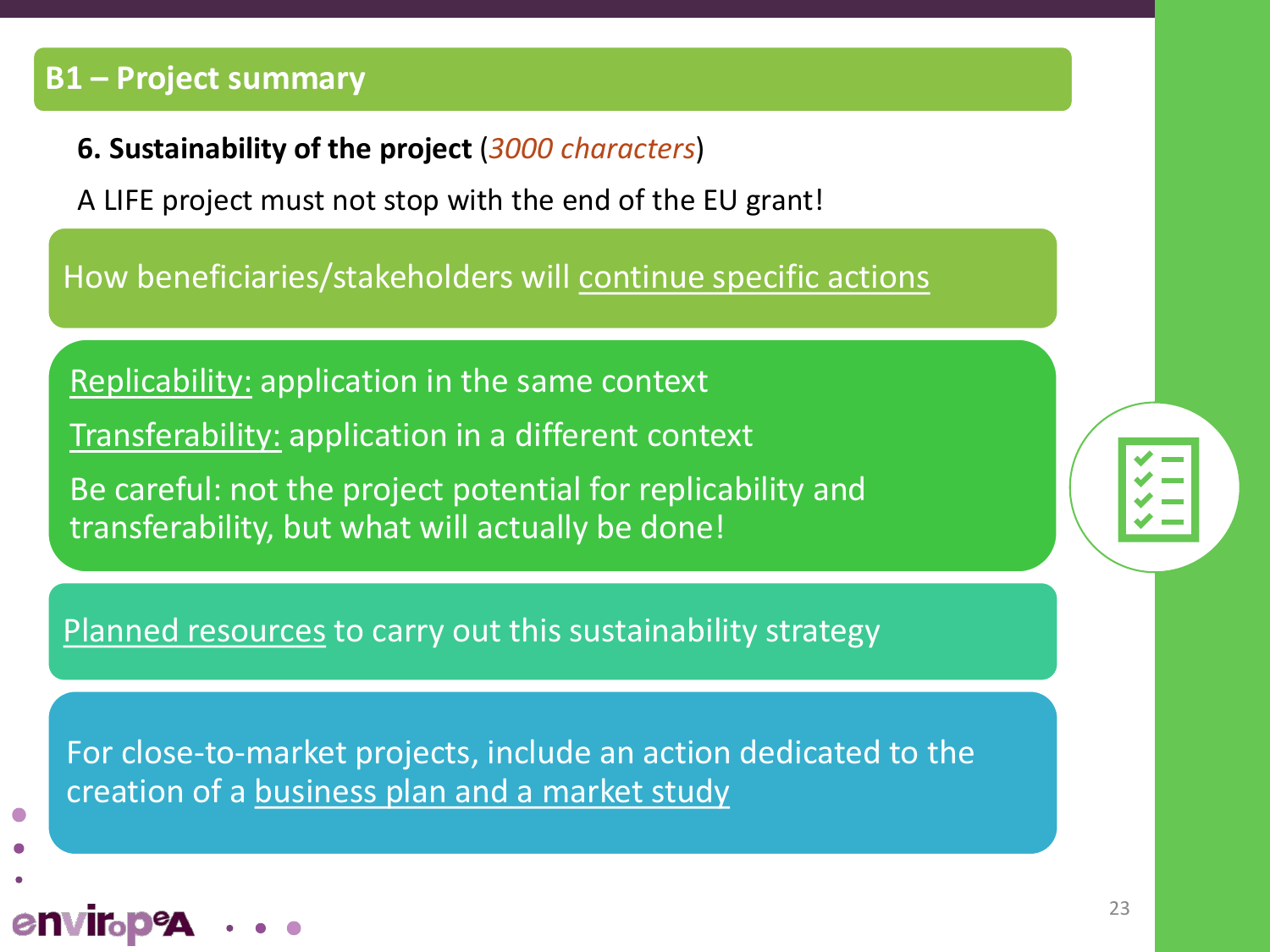#### **6. Sustainability of the project** (*3000 characters*)

In the context of close-to-market projects:

Replicability: from first demonstration site(s)

#### to new ones

envir<sub>o</sub>p

- By selling your innovative product/process/method to new customers
- By transferring your innovative products to branches/affiliates in other European countries

#### Transfer: from first area(s) of application to new ones

- A project **saving resources in agricultural processes**: from one type of breeding to another
- An innovation to **save water**: from domestic use to industry use
- From **rural area to urban area**



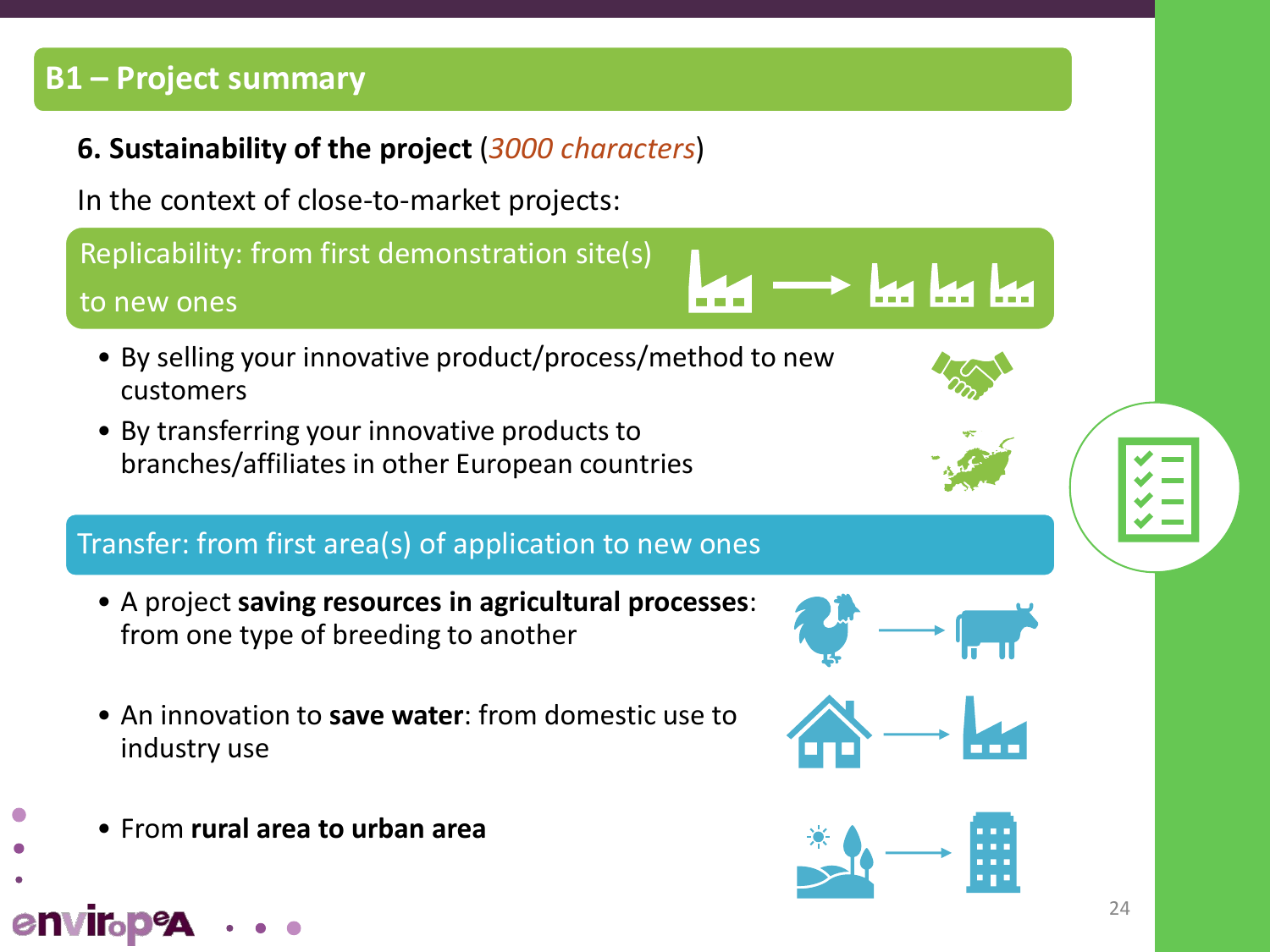- **7. Project Topics** *(1250 characters)*
- ➢ Not mandatory but highly recommended to be competitive
- ➢ Two maximum

envirap

- ➢ To match a topic your project must address **all** the specifics of that topic.
- ➢ This correspondence must be justified by highlighting relevant aspects of your project
- ➢ At the stage of the full proposal belonging to a project topic comes with bonus points!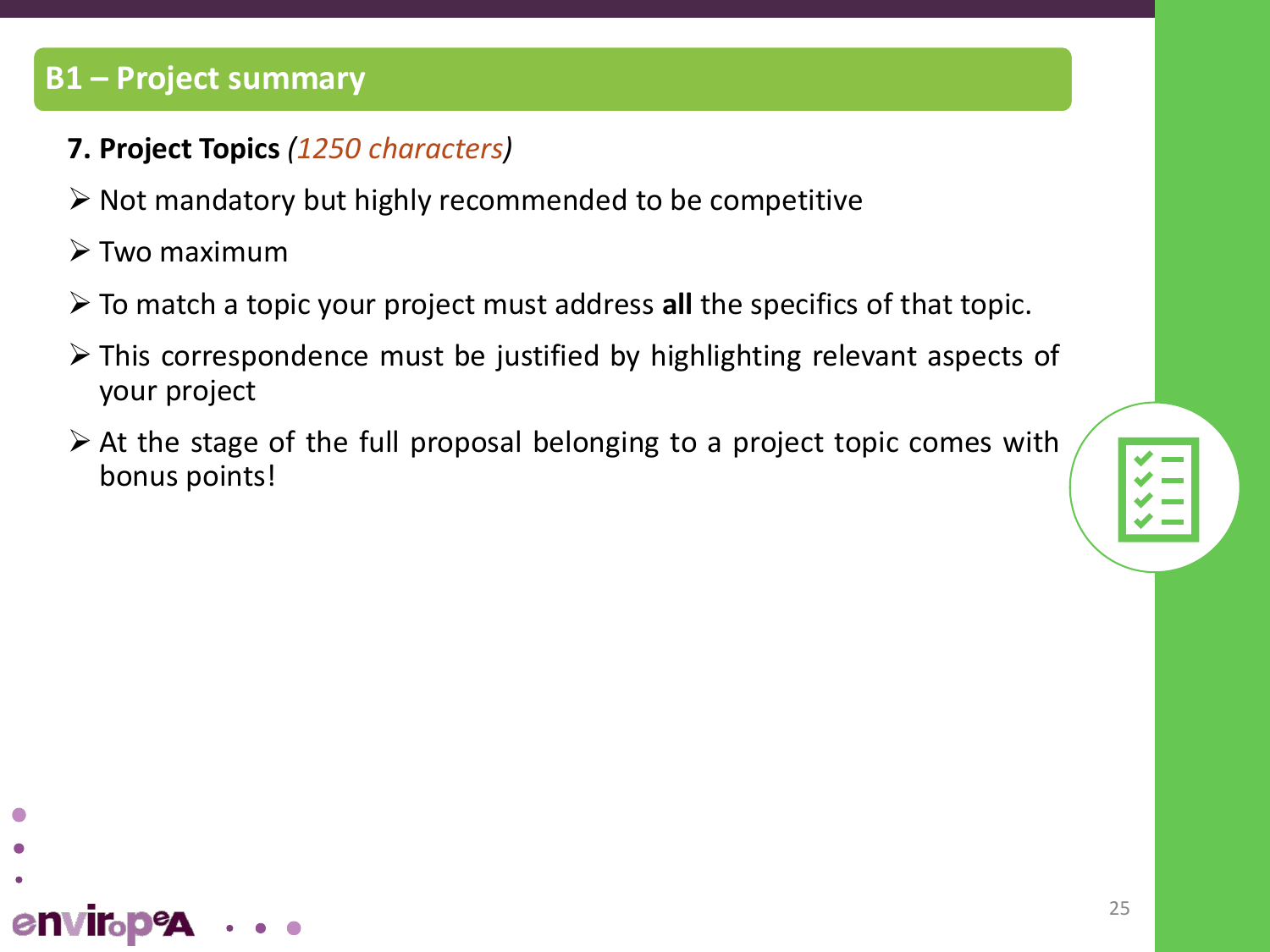**8. Project partnership** (*2500 characters*)



Describe the most important associated beneficiaries: expertise, role in the project, capacity to carry out specific project actions

How the project will be co-financed?

You can also list the stakeholders and their contribution to the project actions

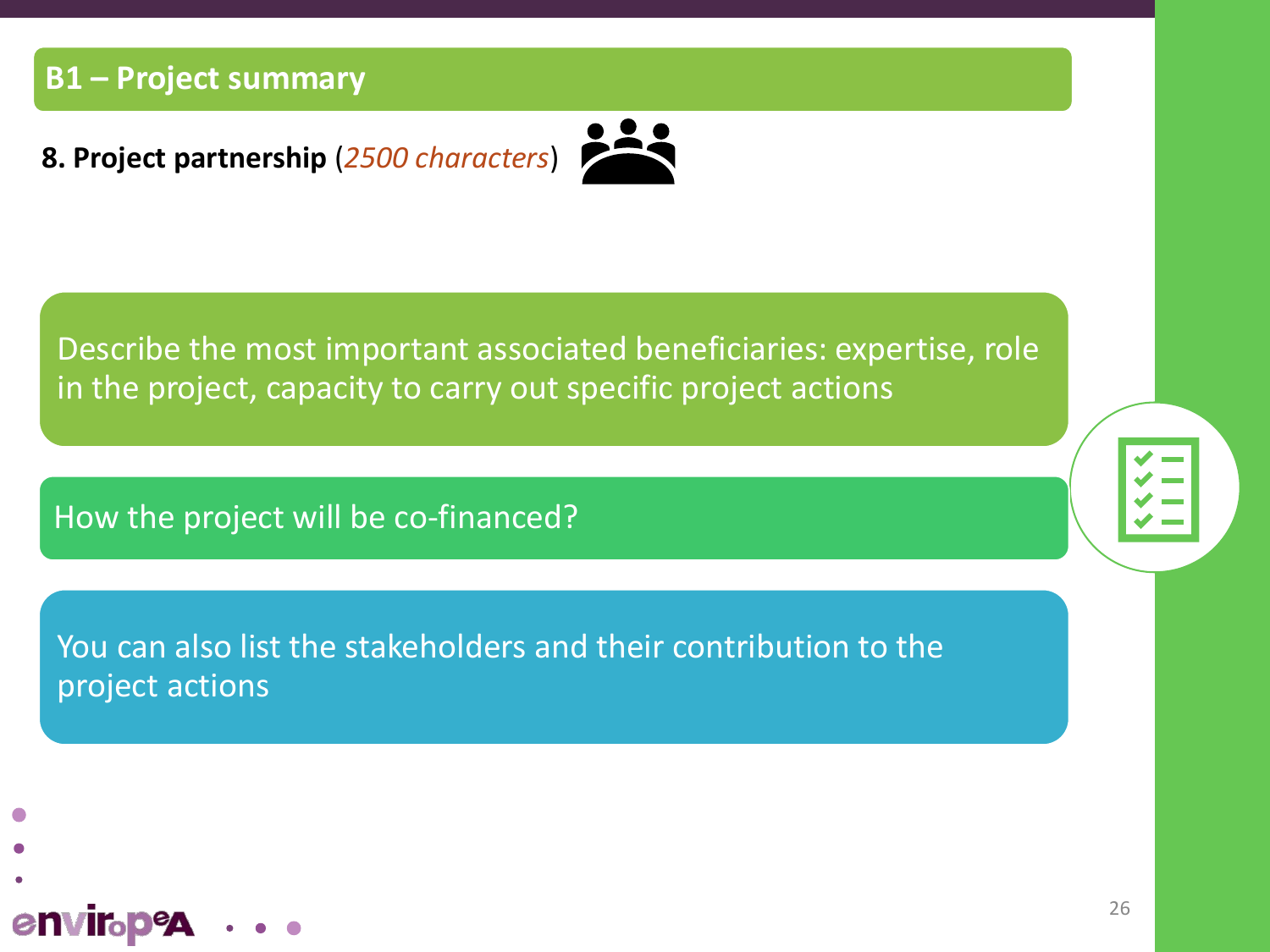**envirabe** 

**9. Risks and constraints** (*2500 characters*)

Objective: show that you know the **realistic conditions** for carrying out your project.

Present **avoidance and mitigation strategies** for each risk

Do not forget risks that should always be anticipated: delay, partnership-related risks, administrative authorizations and technology-related risk.

Those are the basics, strict minimum to mention. **You need to go further**.

27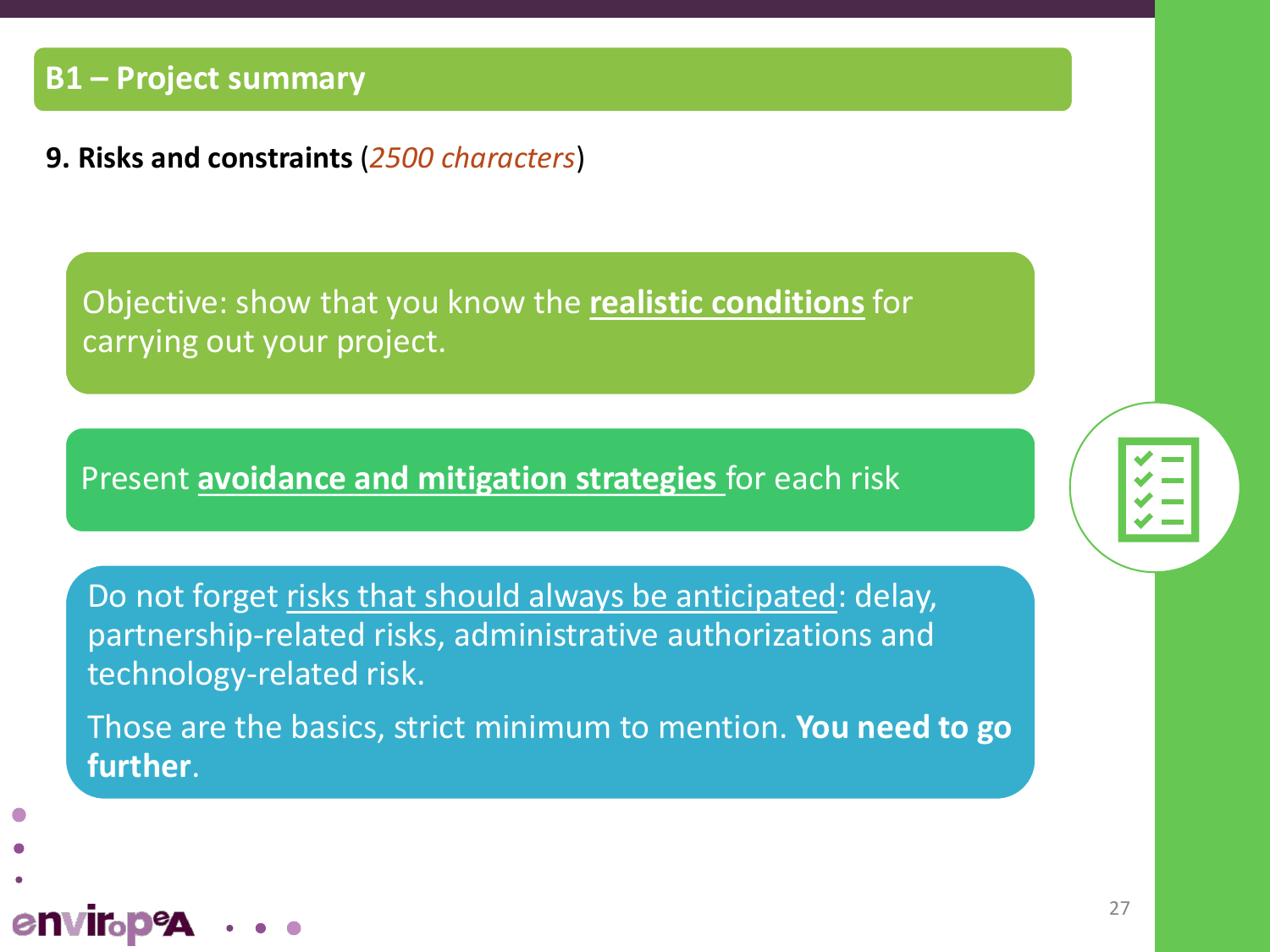### **B2 : pilot or demonstration project** (*3000 characters*)

- *Pilot project = innovation. An entirely new solution, technique or process*
- *Demonstration = a solution, technology or process/method that exists but that would be applied in a different context, on a different scale, etc.*



• Resources projects cannot be just about good practices, they must integrate an **innovation**, and bring a new solution to a European environmental problem.



• **Consider the innovative dimension in the EU context** (not regional nor national)



• **Refer to the state of the art** and show how your project differs from what currently exists in the EU



envirad

• **Refer to the most innovative actions** and include information related to TRL level, tests already done, etc.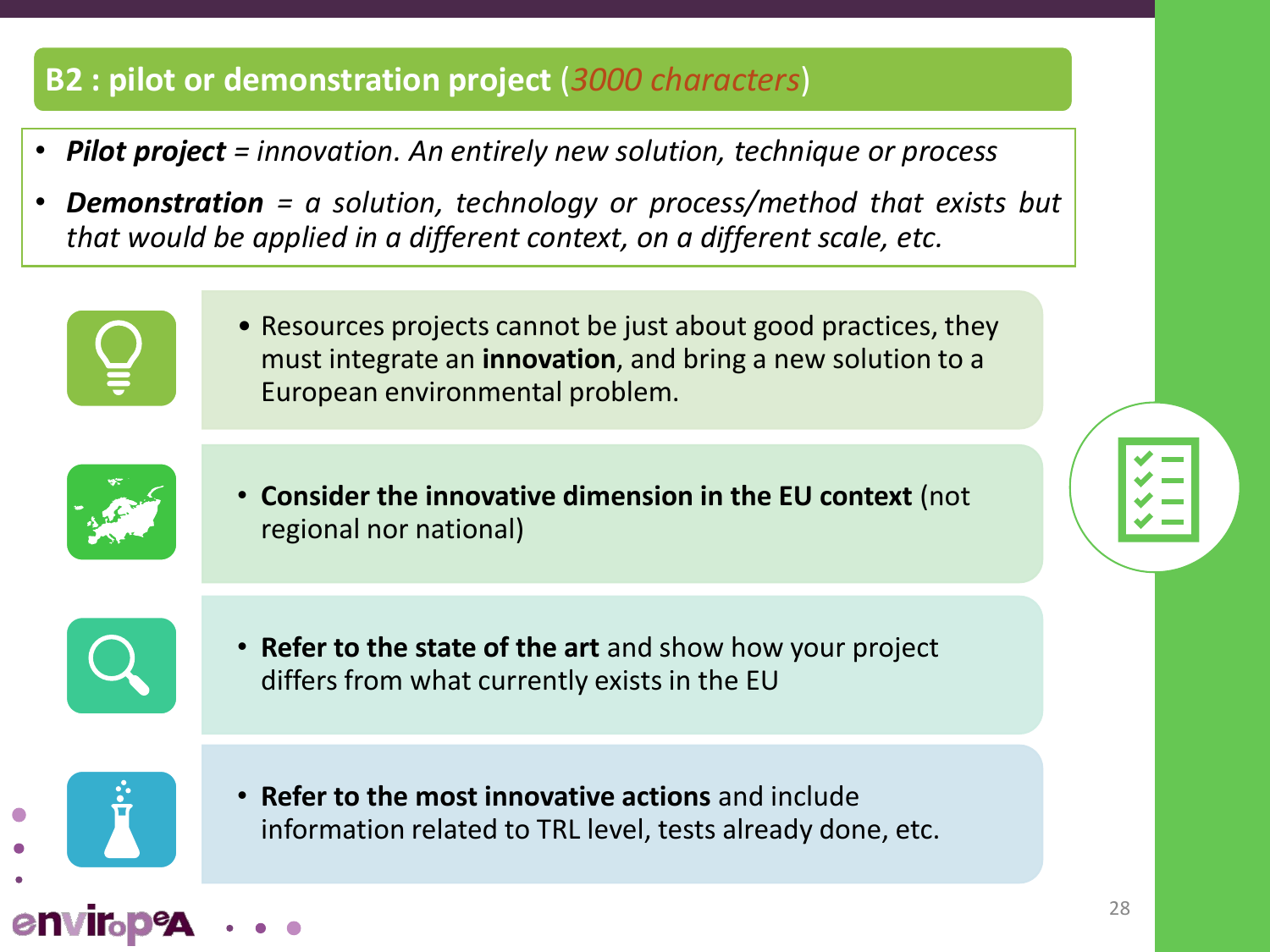### **B3: European added value and socio-economic impacts** (*3000 characters*)

How do you respond to EC environmental and economic & social policies?

**LIFE Regulation** (article 10) & **LIFE 2020 priorities** (LIFE guidelines)

**EU resources and environment-related policies:**

- ➢ The European Green Deal (COM/2019/640 final)
- $\triangleright$  A new Circular Economy Action Plan For a cleaner and more competitive Europe (COM/2020/98 final)
- $\triangleright$  A Farm to Fork Strategy for a fair, healthy and environmentallyfriendly food system (COM/2020/381 final)
- ➢ EU Water Framework Directive (Directive 2000/60/EC)
- ➢ Thematic Strategy for Soil Protection (COM/2006/0231)
- $\triangleright$  Directive 2010/75 on industrial emissions
- ➢ Regulation 1907/2006 Registration, Evaluation, Authorisation and Restriction of Chemicals (REACH)
- $\triangleright$  EU Climate policy or biodiversity strategy

To **social and/or economic policies** of the European Union

**envirabe**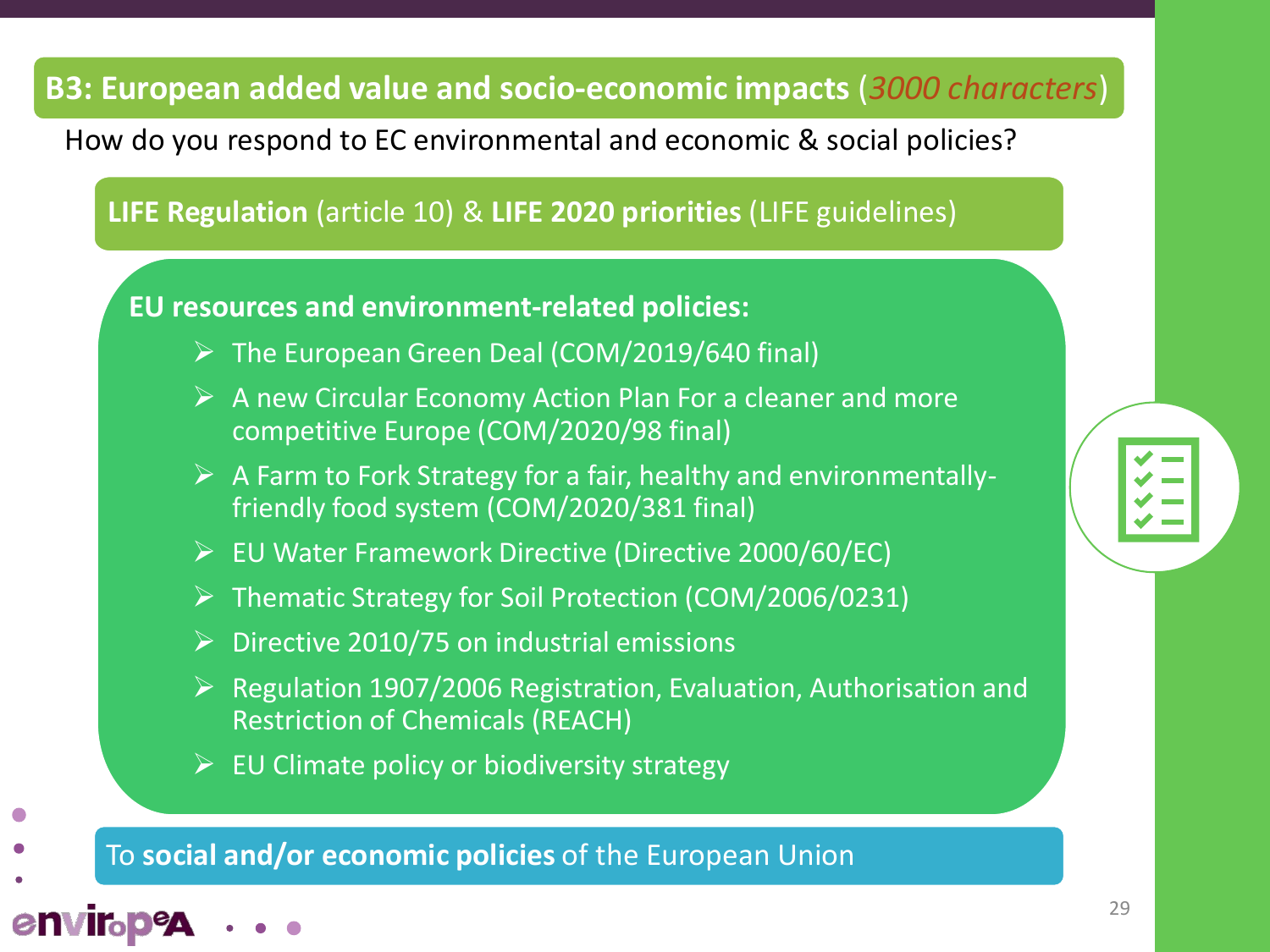### **POLL – Let's think about your project!**

**What would be the most relevant EU policy or strategic document for your project?**

- ✓ **The European Green Deal (COM/2019/640 final)**
- ✓ **A new Circular Economy Action Plan For a cleaner and more competitive Europe (COM/2020/98 final)**
- ✓ **A Farm to Fork Strategy for a fair, healthy and environmentally-friendly food system (COM/2020/381 final)**
- ✓ **EU Water Framework Directive (Directive 2000/60/EC)**
- ✓ **Thematic Strategy for Soil Protection (COM/2006/0231)**
- ✓ **Directive 2010/75 on Industrial emissions**
- ✓ **Regulation 1907/2006 Registration, Evaluation, Authorisation and Restriction of Chemicals (REACH)**
- ✓ **Other**

**envirapea**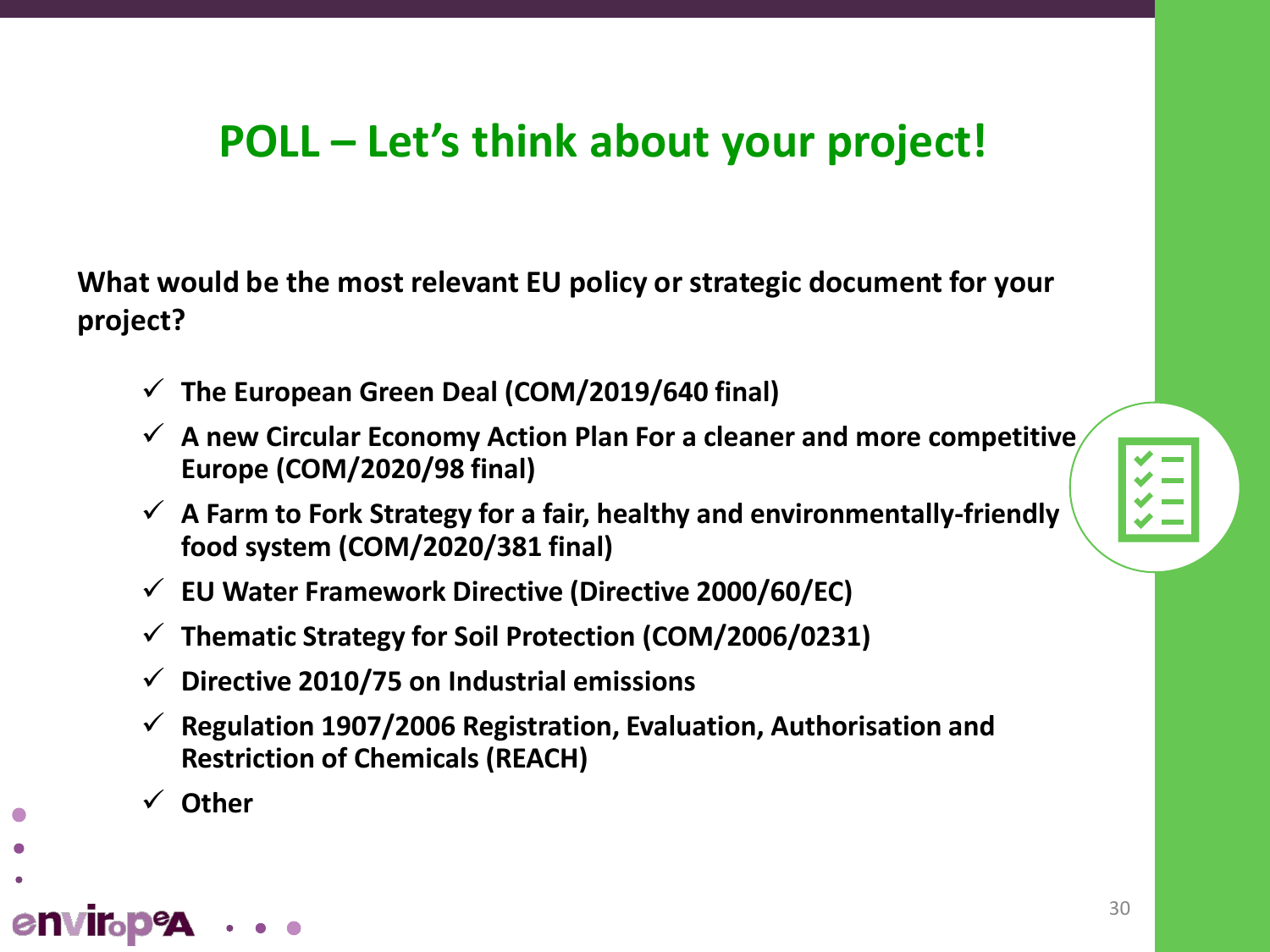

**The concept note: general principles and evaluation criteria**

**The forms : obstacles and tips**

**Budget: cost categories and eligibility criteria**

**Tips for a successful proposal**

**Q&A**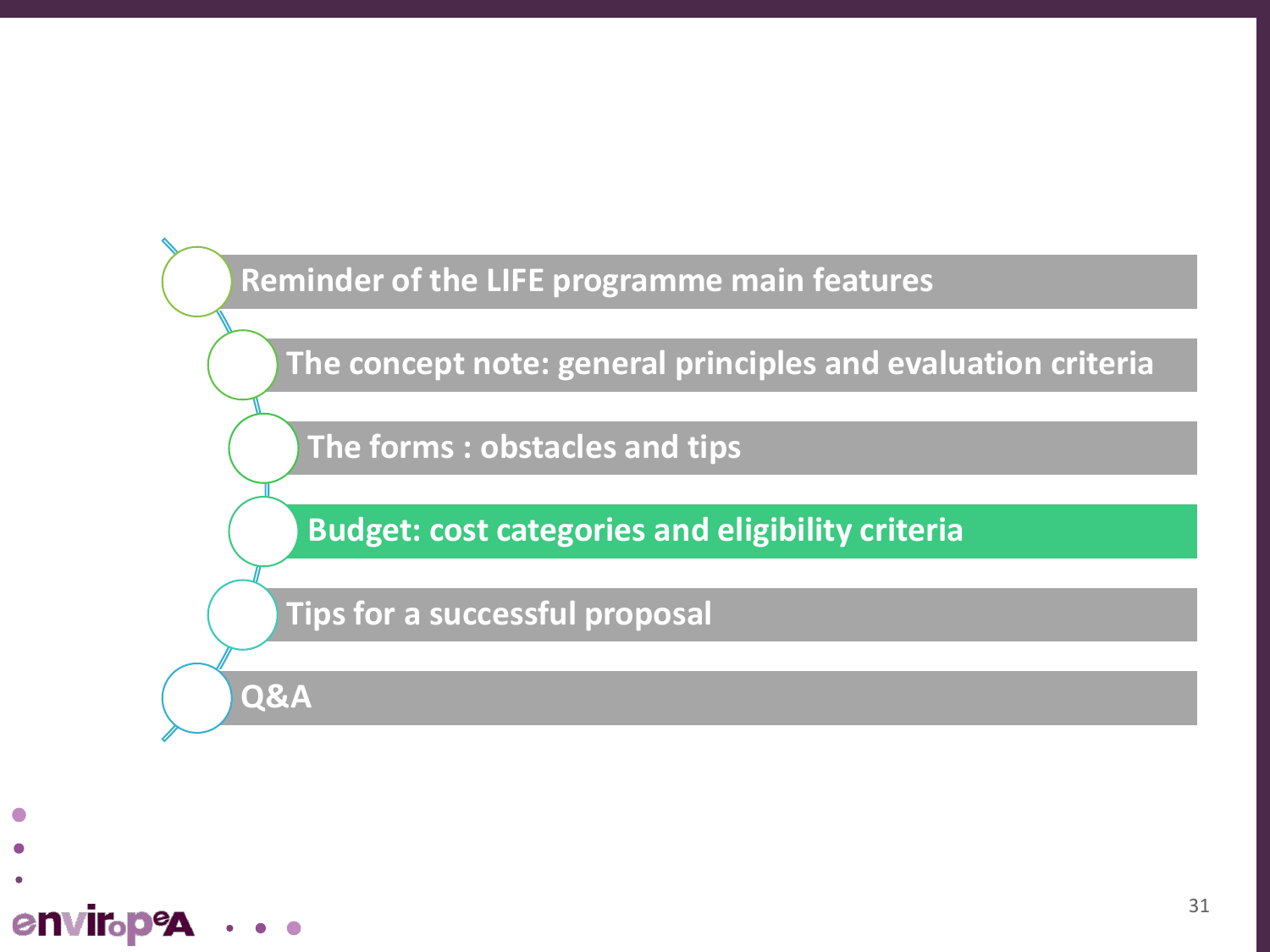### LIFE funding – main principles

- **55% maximum European contribution** for projects under the Resource efficiency priority area**. Calculated on the total eligible costs.**
- **Each beneficiary (coordinating and associated) must make** a significant contribution to the project (no contribution at 0!)
- There may be additional **co-financers**
- Be careful with double-funding issues
- **Income can be generated** by the project actions. In case of **net profit,** this will reduce the amount of the EU contribution.
- Budget categories:

**enviroped** 

- 1. Personnel
- 2. Travel and subsistence
- 3. External assistance
- 4. Durable goods
- 5. Consumables
- 6. Other costs
- 7. Overheads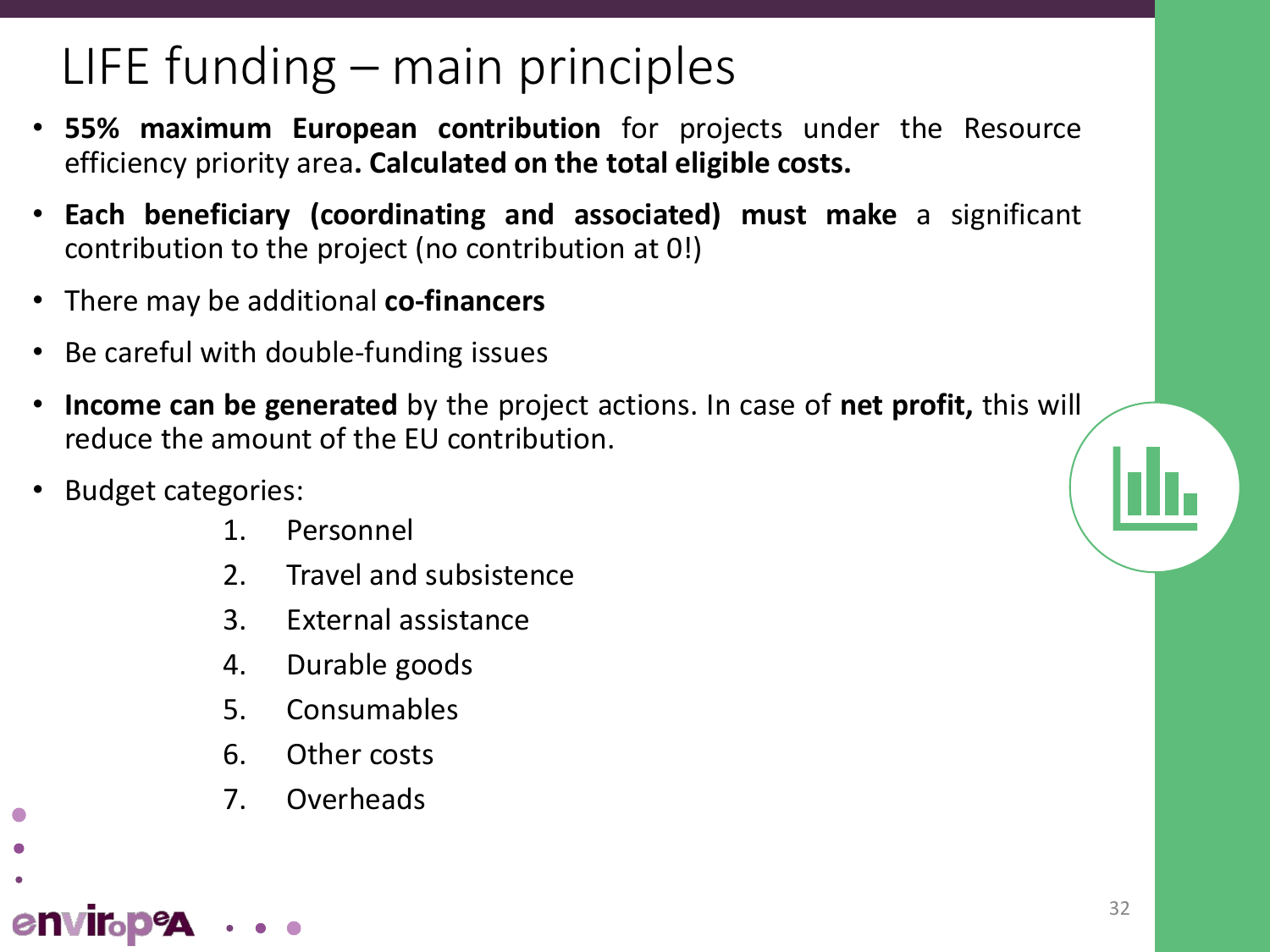### **1. Personnel costs**

envir<sub>o</sub>p

- The person must have an employment contract (or equivalent instrument of appointment)
- The person must be formally assigned to the project
- **102% rule**: the sum of the contributions of the public beneficiaries and public co-financers should exceed by at least 2% the sum of the salary costs charged to the project for the employees of the public beneficiaries that are "non-additional".

#### **2. Travel and subsistence costs**

- Are eligible travels linked with project actions
- Must comprise a travel to Brussels for 2 people for the kick-off meeting

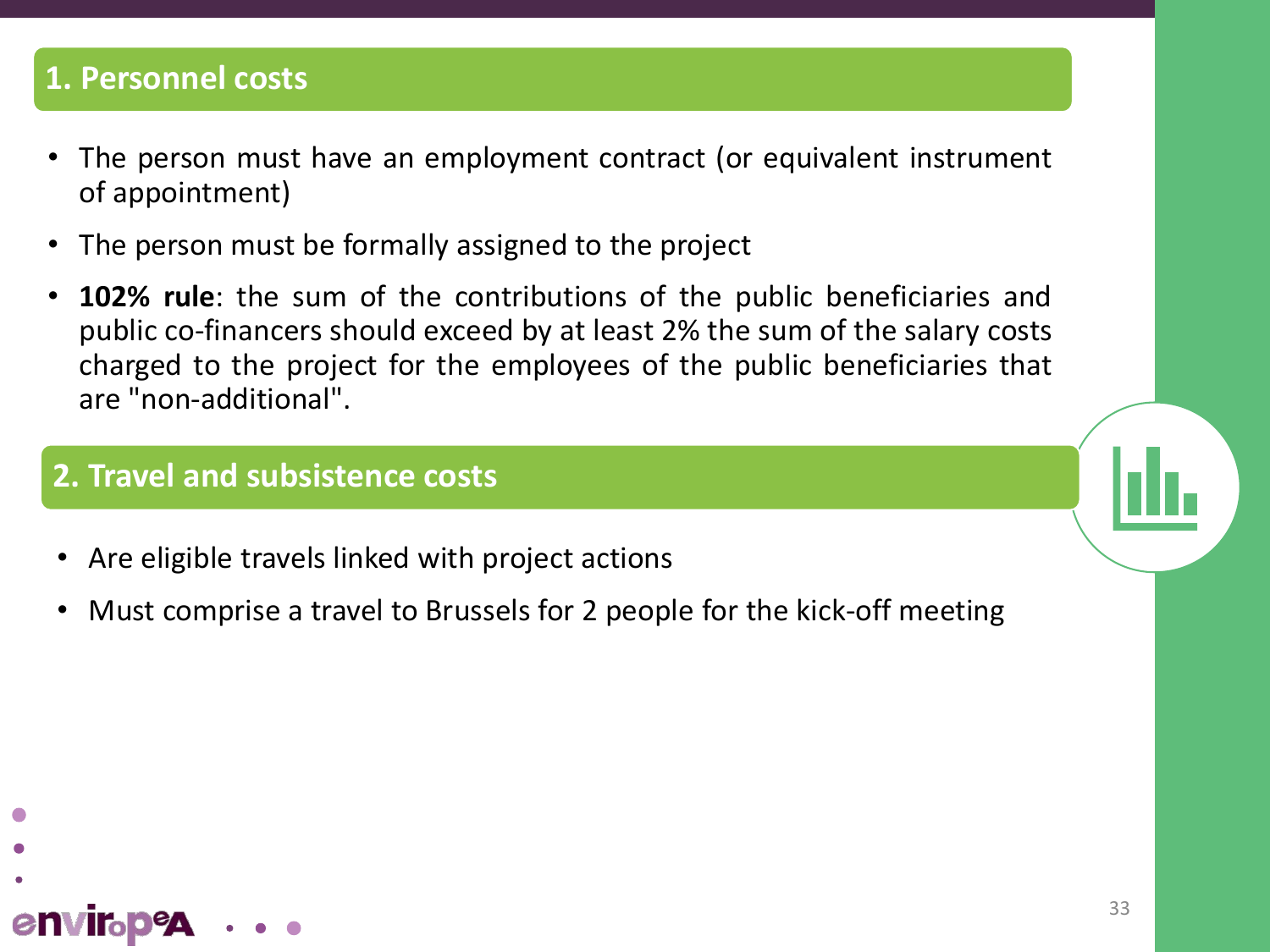### **3. External assistance costs**

- These are **subcontracting** costs, to carry out tasks that the project beneficiaries would not be able to implement.
- Examples: creation of a project's logo, dissemination plan, design of the dissemination products, publication of a book, rental of equipment or infrastructure, etc.
- The amount in this category must be **less than 35% of the total budget** (unless well justified).
- Non-conflict of interest and selection transparency principles must be respected



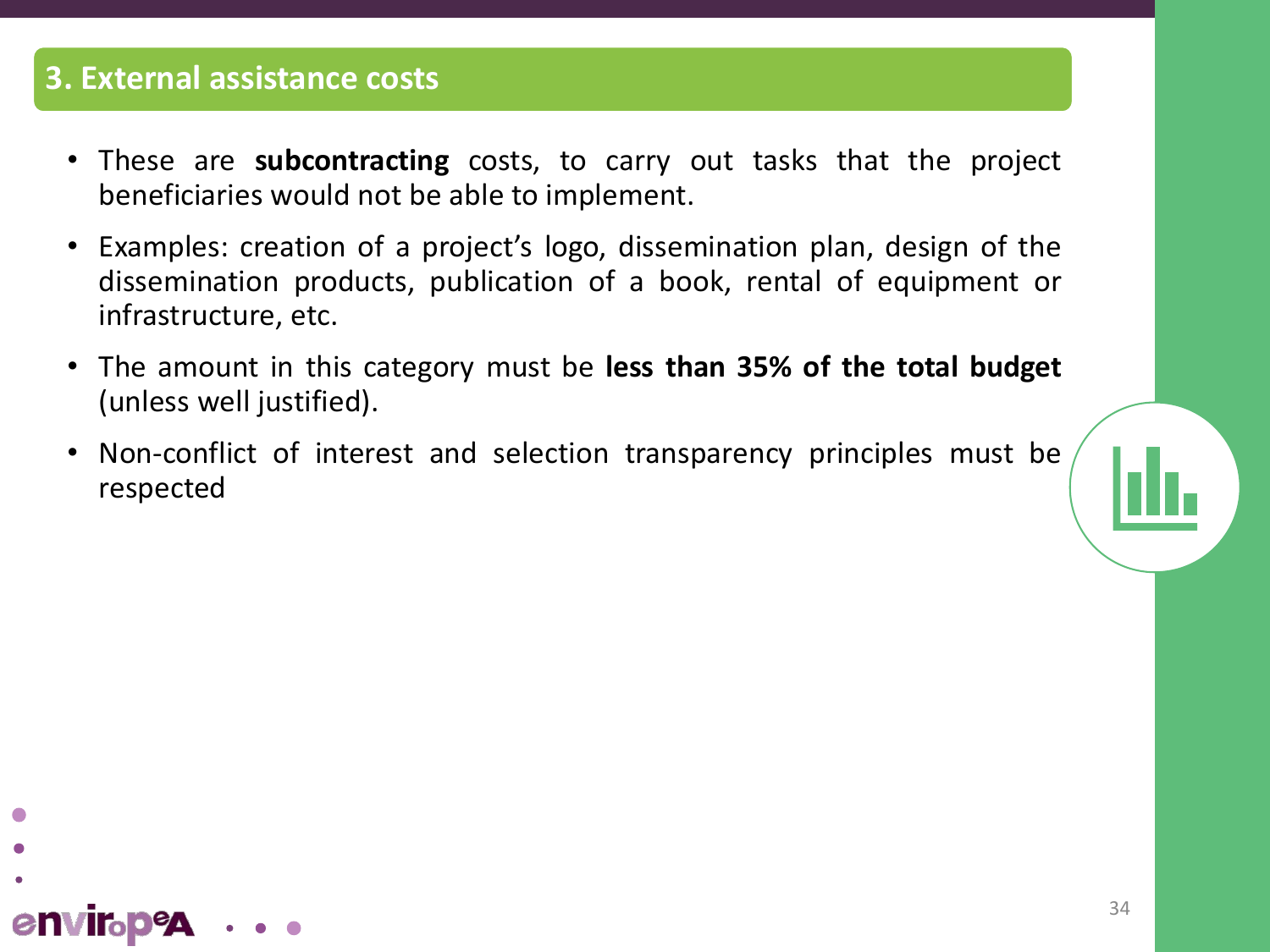### **4. Durable goods**

Initial rule: only the depreciation of durable goods during their use in the project is eligible, with a maximum limit calculated on the total cost of the good :

- **Infrastructure**: 25% of total cost
- **Equipment**: 50% of the total cost
- **Prototype**: 100%.

Prototype definition: very specific category :

- Created for the project
- Not marketed and not available as a serial product
- It must not be used as a commercial asset for the duration of the project.
- It must be essential to the pilot/demonstration aspect of the project.

**2020 new feature:** for all durable goods, if they are allocated to the objectives of the project over their entire depreciation period/lifetime, including after the end of the LIFE project, it is possible to budget 100% of the total cost of these goods in the eligible costs.

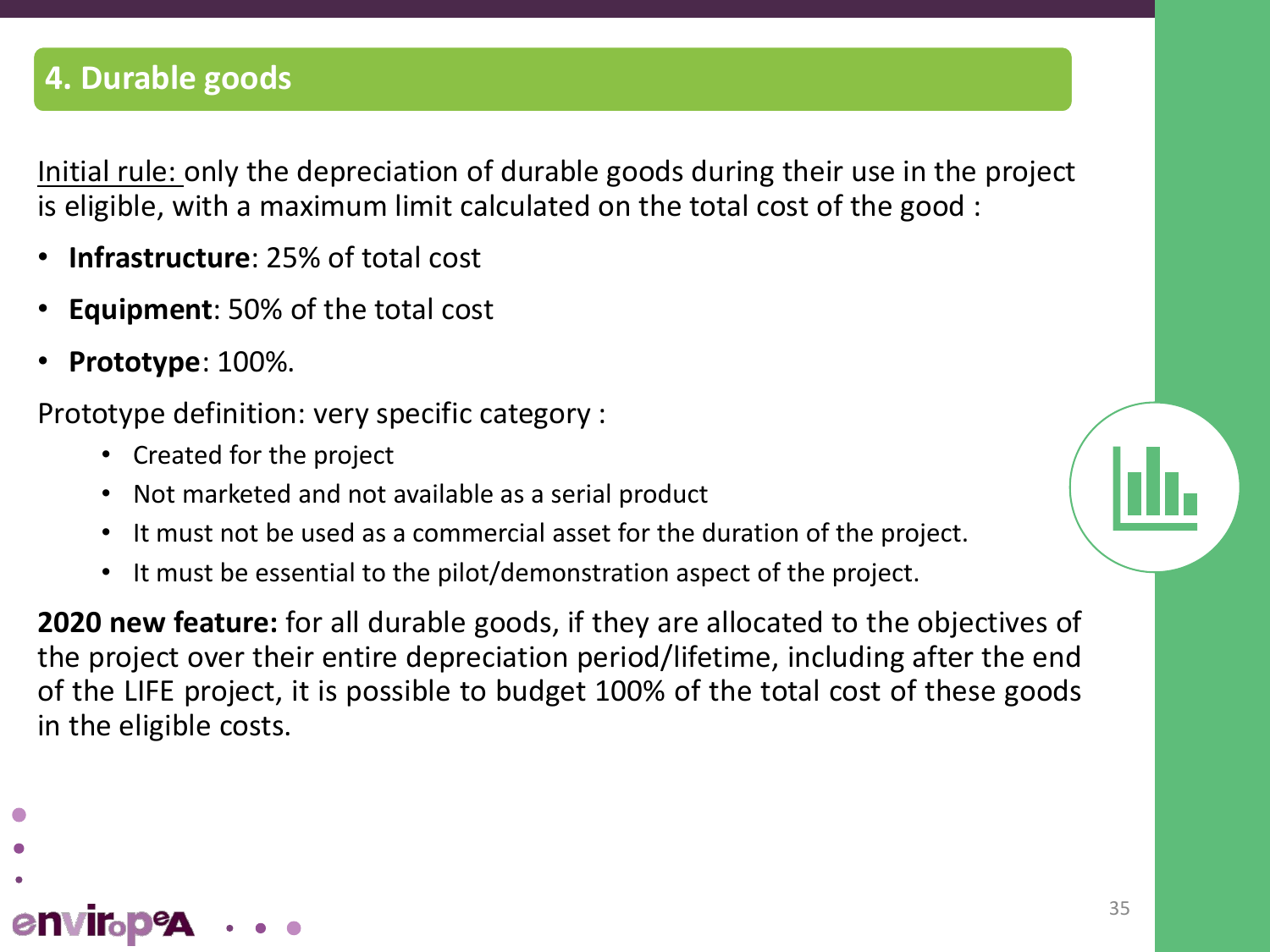### **5. Consummables**

- Items not included in the beneficiary's inventory of durable goods
- Objects "consumed" within the project, and **specifically linked to the implementation of one or more actions**

*Examples: animal feed, dissemination materials, chemicals for experiments, etc.*

### **6. Other costs**

- Audit-related expenditure (average €7,500) only for beneficiaries applying for  $>$   $E$ 750,000 EU funding
- Insurance, bank (bank guarantee; specific account opening fees for the project. Please note that bank charges are not eligible).
- **Translation**

**envirabeg** 

- **2020 call new feature**: possibility to include financial support to third parties
- **Any direct cost of the project which cannot fall into another category**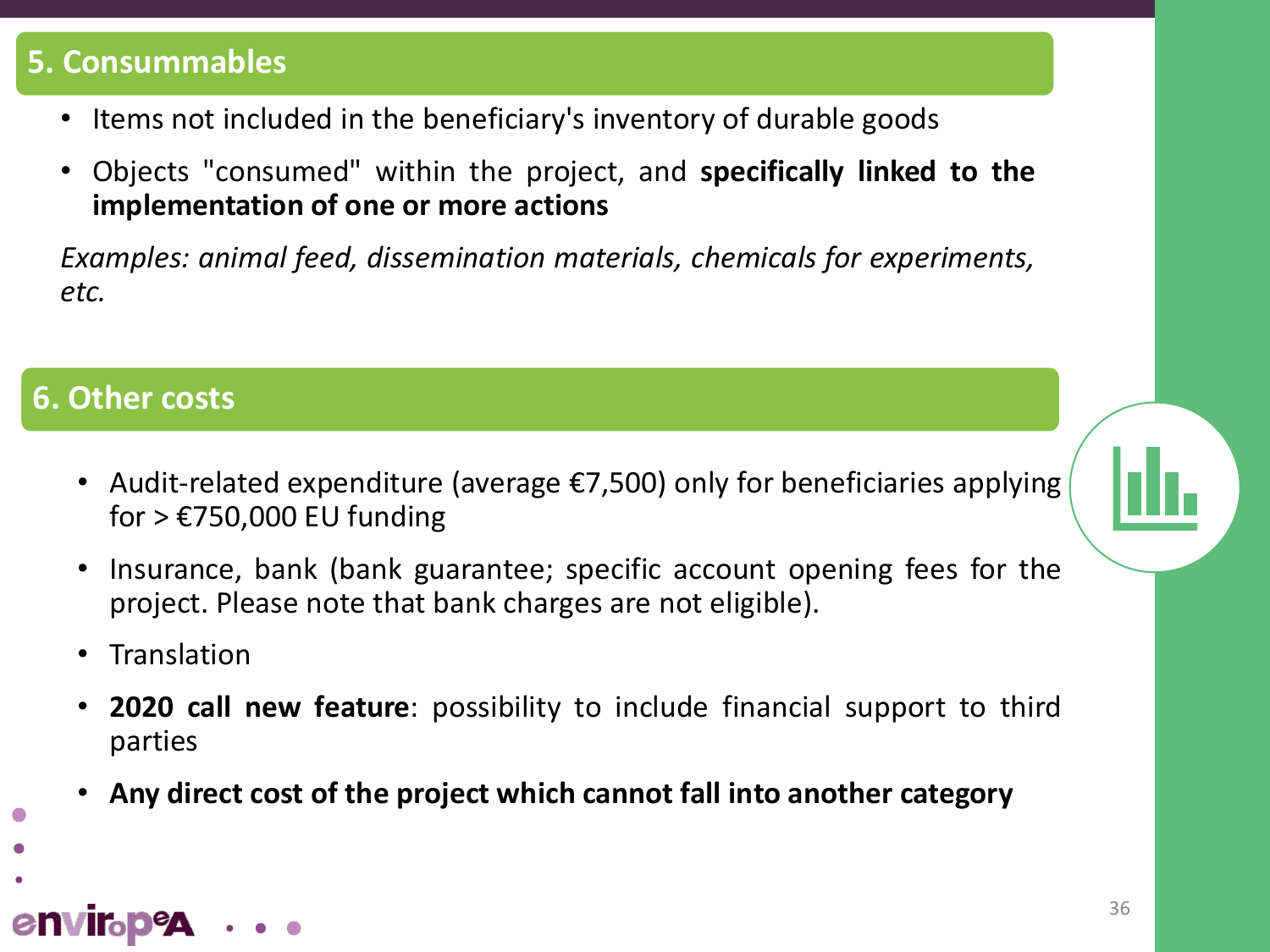### **7. Overheads**

envir<sub>b</sub>p

- Overheads are intended to cover **general indirect costs**, including those related to the use of premises such as rent, electricity, water, telephone subscription, photocopies, office equipment etc.
- **Max. 7%** of the total eligible costs for each beneficiary.
- Beneficiaries who receive an operating grant from the European Union are subject to special rules (no double financing)
- No justification required
- The Commission has systematically reallocated IT and office automation equipment related to project management to overheads. The same applies to computers, telephones and printers.

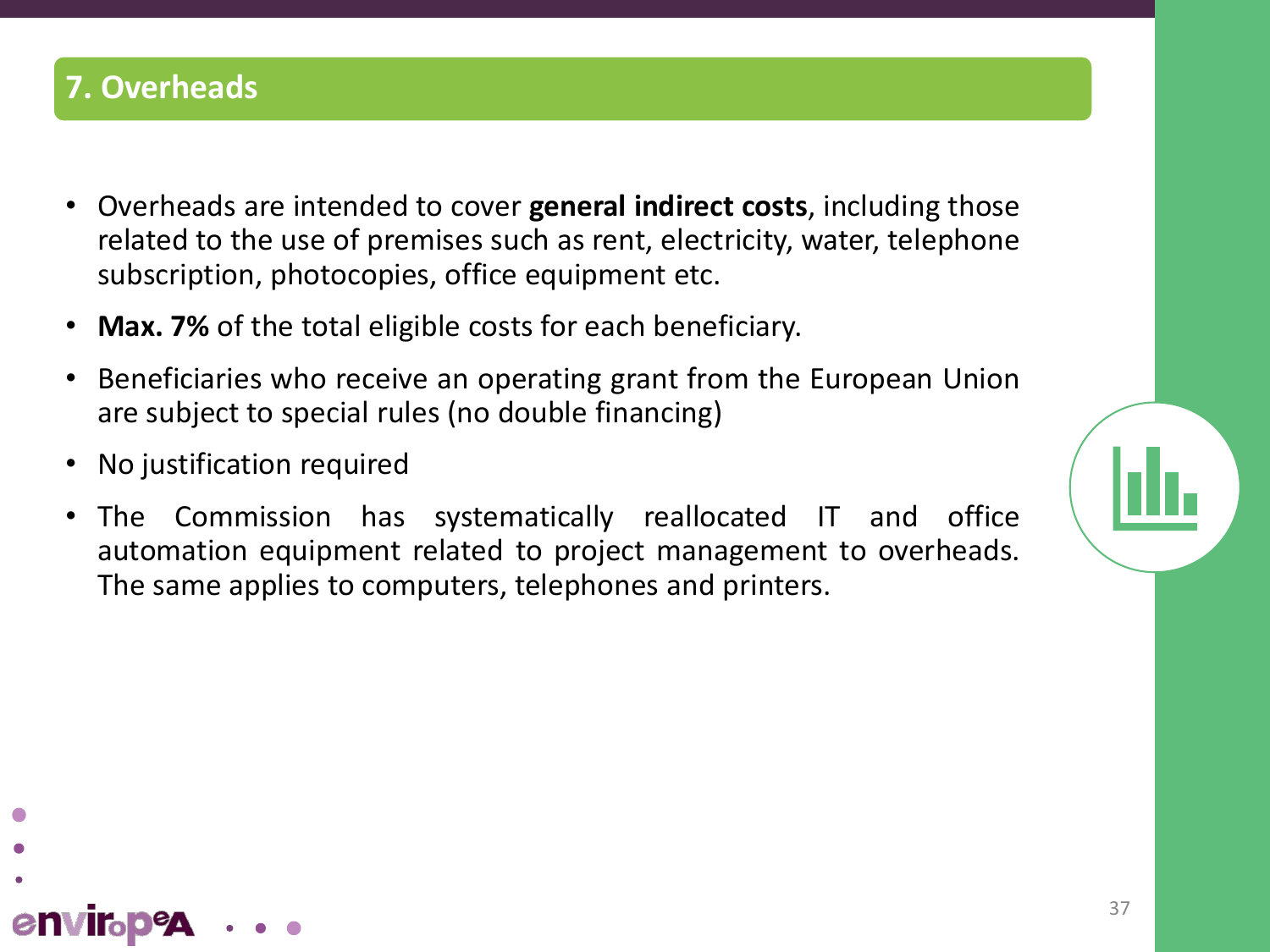### **A few examples of ineligible costs**

• Dividends

envirap

- Internal invoicing (unless strict rules specified on p. 70 of the application guidelines are respected)
- Costs already funded by the European Union (e.g. NGO operating grants)
- VAT (unless non-recoverable)
- Costs related to actions considered as compensatory measures

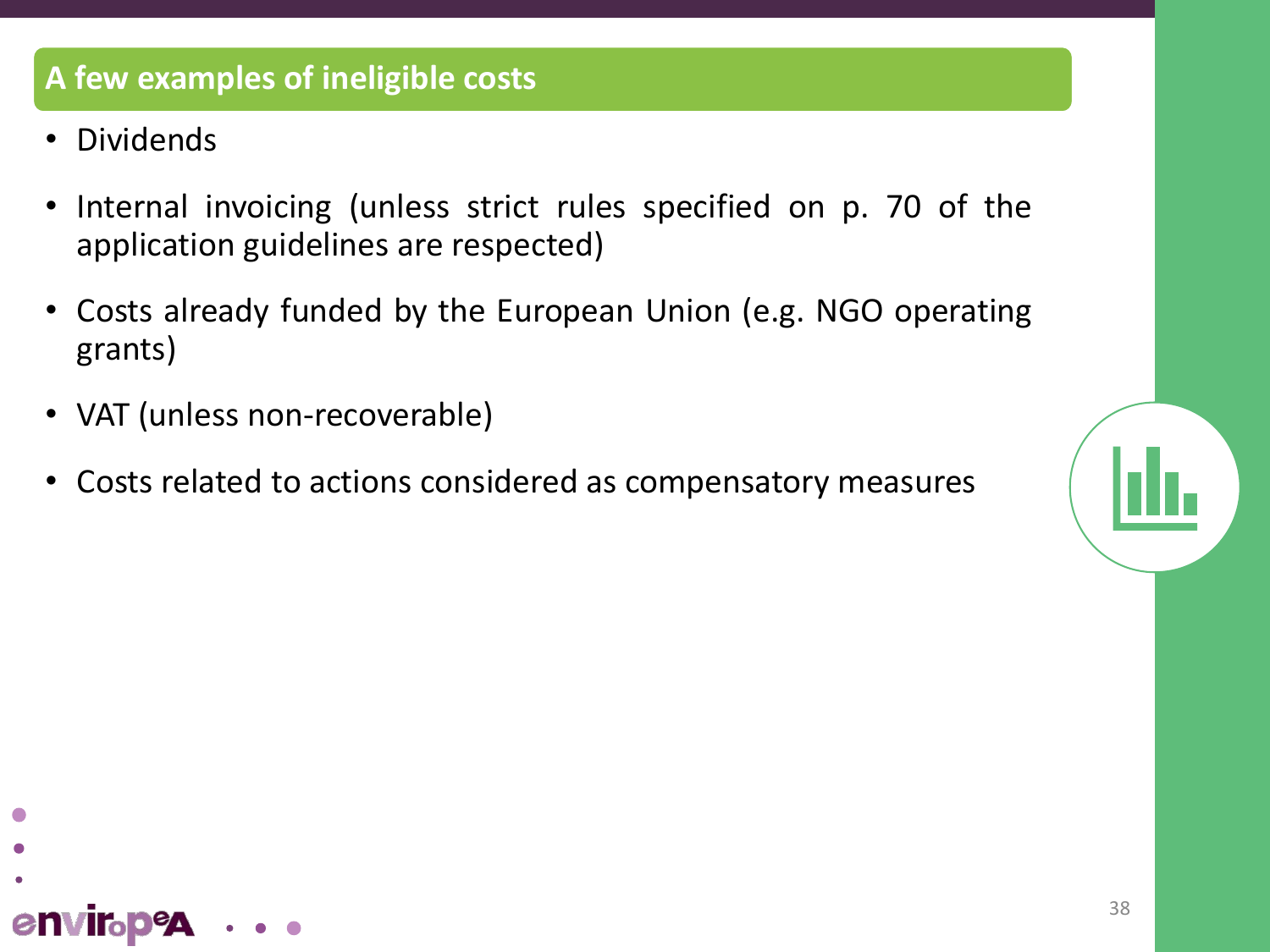**Reminder of the LIFE programme main features**

**The concept note: general principles and evaluation criteria**

**The forms : obstacles and tips**

**Budget: cost categories and eligibility criteria**

**Tips for a successful proposal**

**Q&A**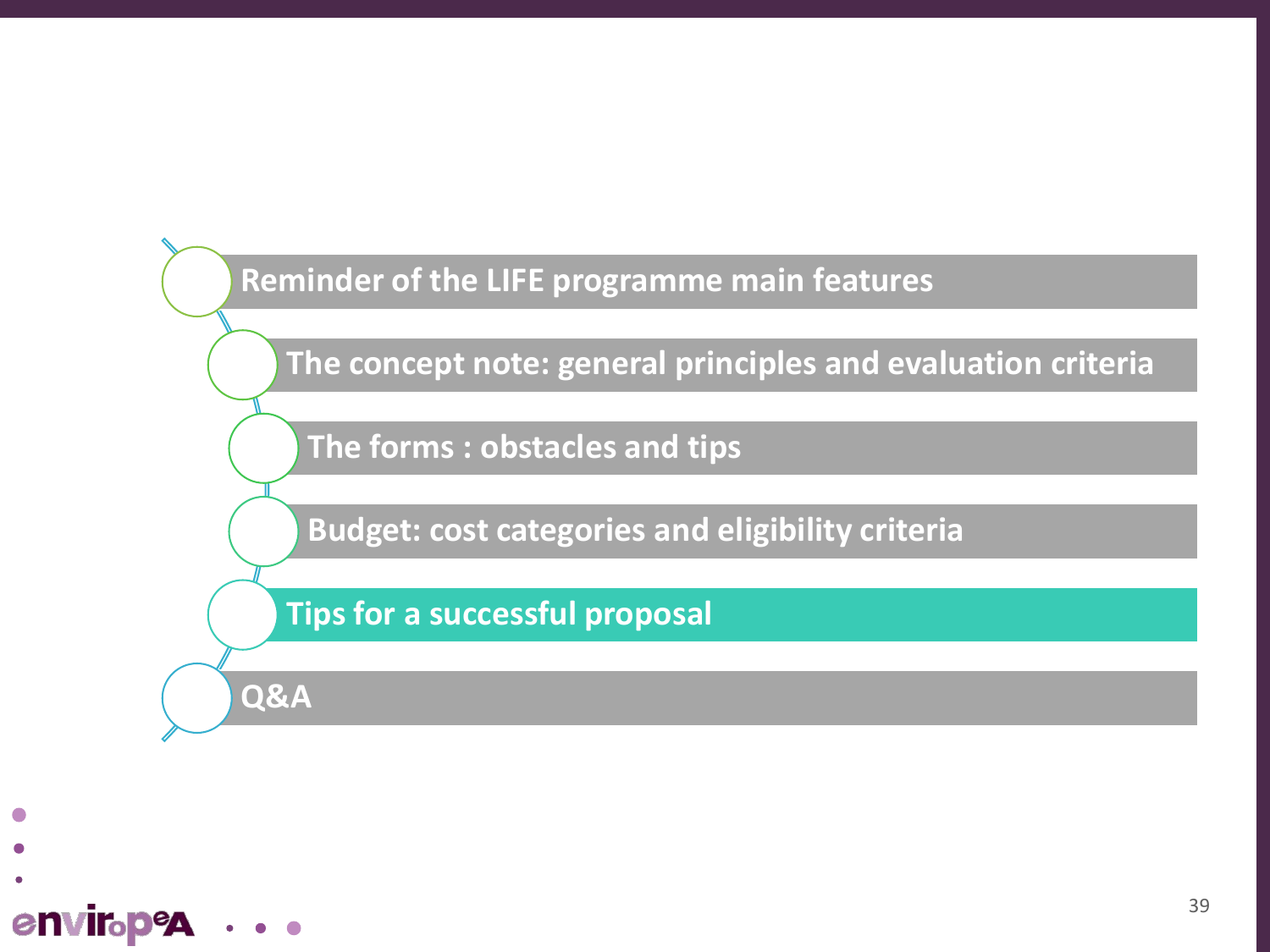### Tips for a successful proposal

- To know the **state of the art**, your project's context, what already exists to resolve the problem, and what's lacking.
- **To estimate quantified results** and the improvement brought about by the project
- To develop **replicability and transfer** strategy
- To have identified **the stakeholders** and the role they'll have to play in the project.
- Having **co-financers** helps strengthening your credibility with the Commission
- To design **an accurate budget** covering all aspects of the project.

#### **A good LIFE proposal:**

- $\checkmark$  presents a project within the priorities of the programme with clear and precise objectives, actions, results and impacts, and
- $\checkmark$  must be able to be a showcase for European environment and climate policy.

# envirap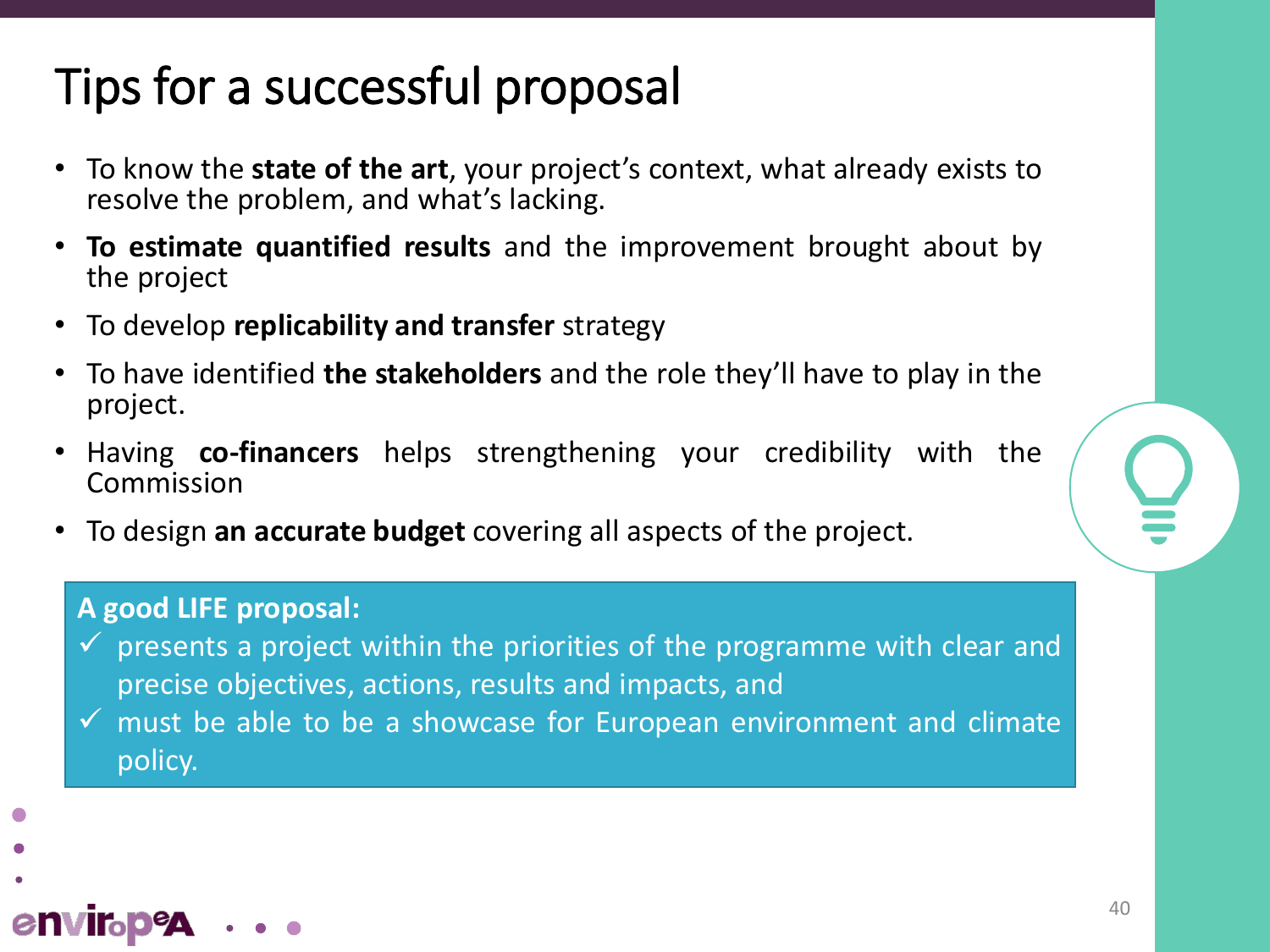

**The concept note: general principles and evaluation criteria**

**The forms : obstacles and tips**

**Budget: cost categories and eligibility criteria**

**Tips for a successful proposal**

**Q&A**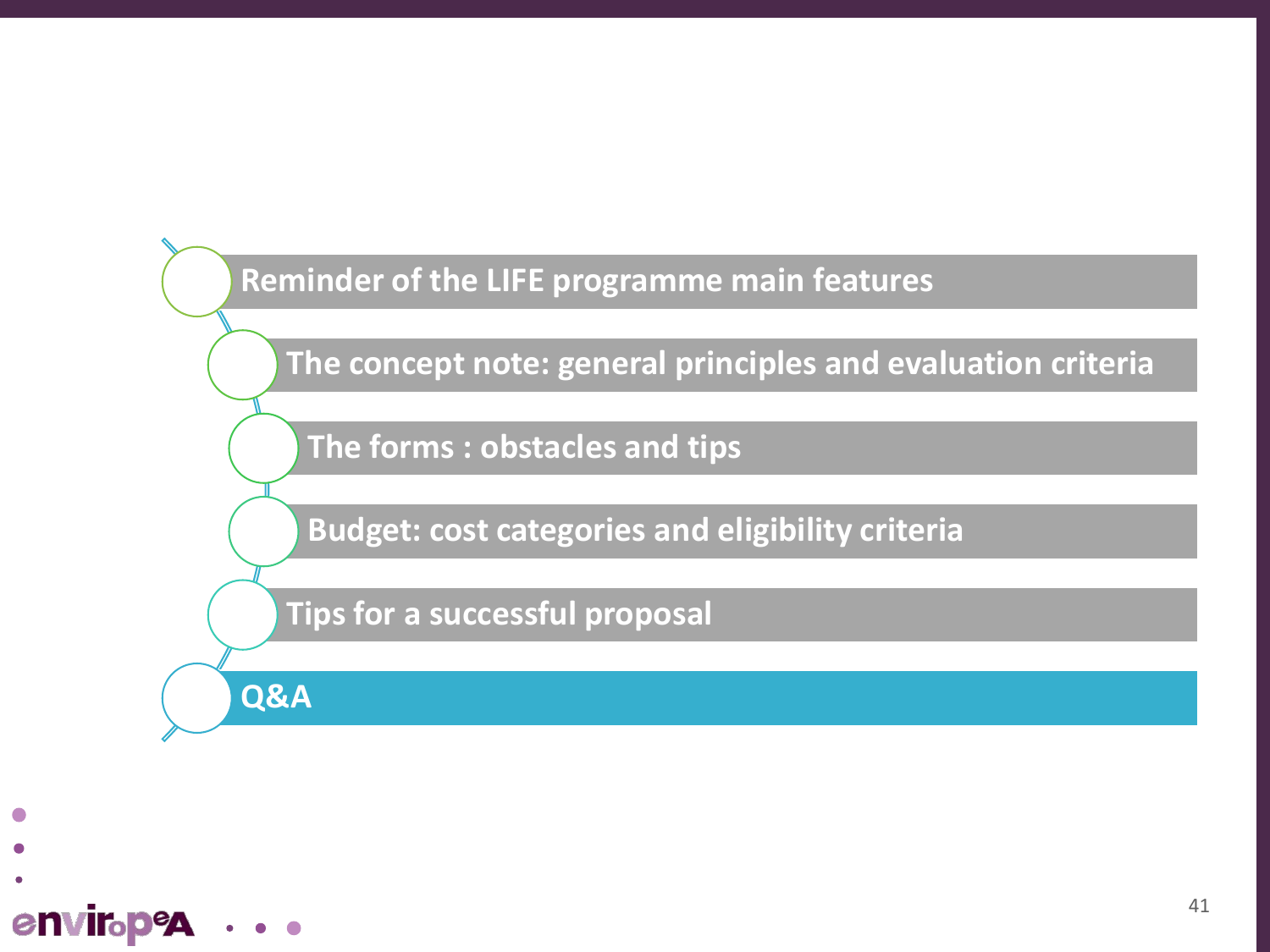### Any question?

In case questions were not answered kindly note that we shall provide a summary of all questions asked and their answers after the webinar

**enviroped**